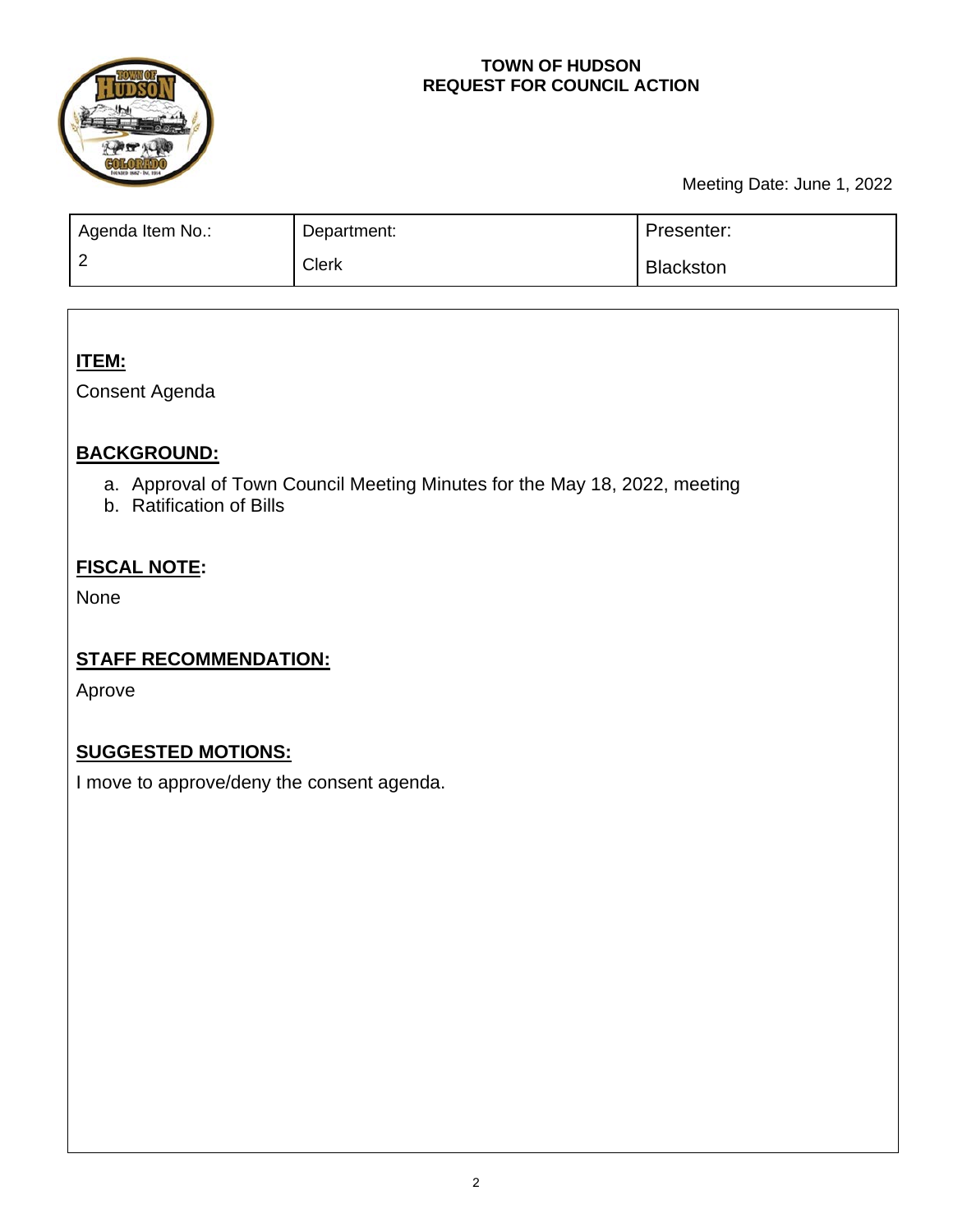Minutes – May 18, 2022 Town of Hudson Town Council Regular Meeting Page 5 of 5



### CALL TO ORDER AND ROLL CALL

Mayor Laura Hargis called the meeting to order at 6:00 p.m.

ROLL CALL

Mayor Laura Hargis – present Mayor Pro Tem Daniel Warren - Absent Councilmember Candace Nolf – Present Councilmember Joe Hammock – Present Councilmember Sarah Stadler – Present Councilmember Lisa Marie Buesgens – Present Councilmember Shannon Norgren – Present

Linda Blackston, Town Clerk, took roll call and six (6) Councilmembers were present.

Town Staff Present:

Jennifer Woods –Interim Town Manager/Planner Linda Blackston – Town Clerk Hilary Graham – Town Attorney Lee Walhus – Interim Public Works and Utilities Director Scott Sedgwick – Interim Police Chief

ADDITIONS TO AGENDA

None

#### **1) CITIZEN'S COMMENTS**

Matt Cole approached the Council to share his experience with Allo Fiber and to ask the status of Allo's installation of the broadband fiber. Interim Town Manager stated Allo will be installing the fiber/conduit at the train tracks on May 23 through the  $25<sup>th</sup>$ . Council and staff discussed the project.

### **2) CONSENT AGENDA**

(Consent Agenda Items are considered routine and will be enacted by one motion and vote. There will be no separate discussion of Consent Agenda Items unless a Councilmember or Citizen so requests, in which case the items may be removed from the Consent Agenda and considered at the end of the Regular Agenda.)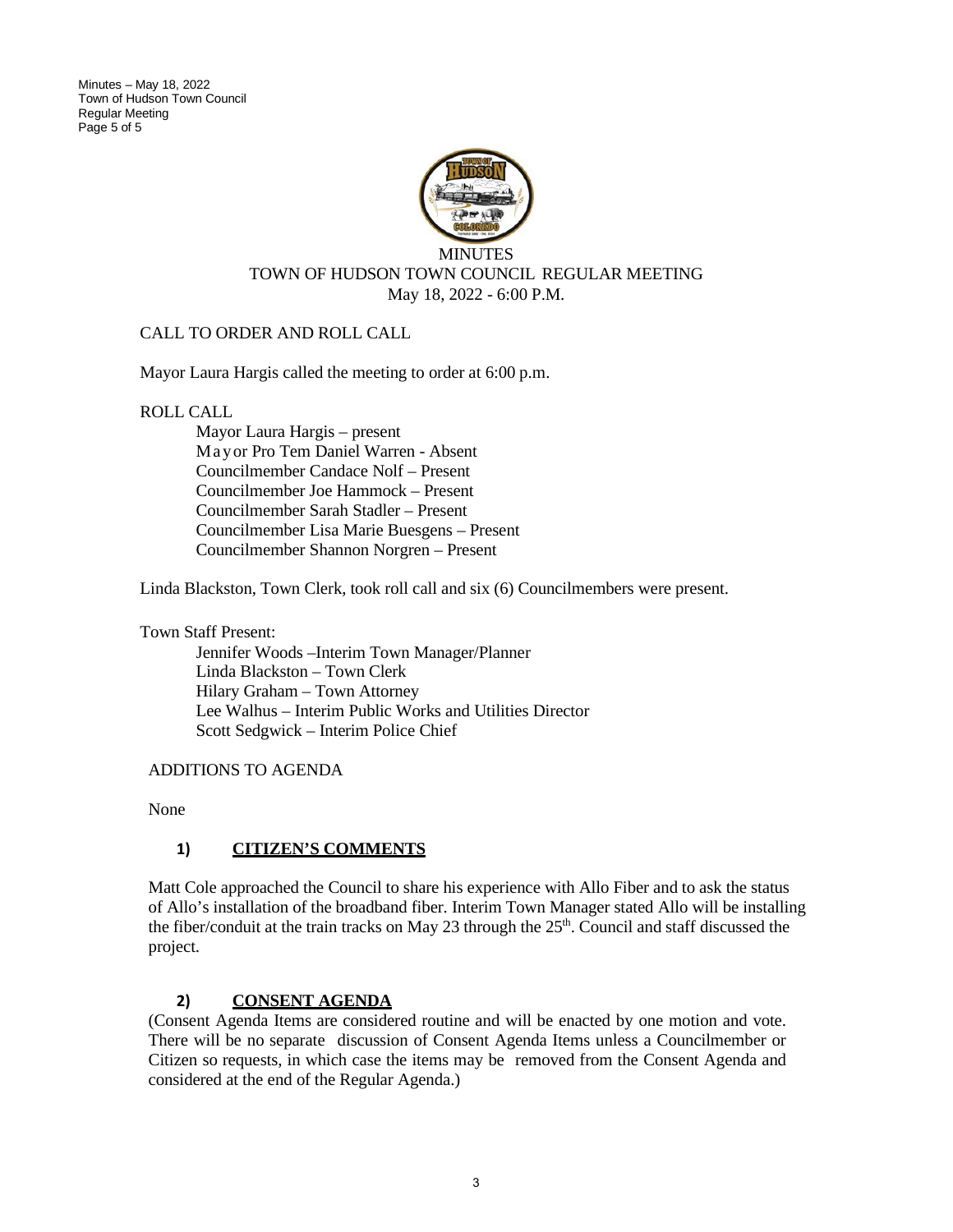- a. Town Council Meeting Minutes May 4, 2022
- b. Ratification of Bills

Councilmember Stadler made a motion, seconded by Councilmember Nolf to approve the Consent Agenda.

The vote was as follows:

Aye: Councilmembers Stadler, Nolf, Hammock, Buesgens, Norgren, and Mayor Hargis. Nay: None Mayor Hargis declared the motion carried.

### **3) GENERAL BUSINESS**

a. **RESOLUTION 22-35:** A RESOLTUTION APPROVING AN INTERGOVERNMENTAL AGREEMENT WITH TOWN OF KEENESBURG TO PERFORM POLICE TRAINING SERVICES

Interim Chief of Police Sedgwick stated Resolution 22-35 is an IGA with the Town of Keenesburg to provide police training for Keenesburg's new Police Department. He provided information on the Agreement.

Councilmember Stadler made a motion, seconded by Councilmember Nolf to approve Resolution 22-35 a Resolution approving an Intergovernmental Agreement with the Town of Keenesburg to perform police training services.

The vote was as follows:

Aye: Councilmembers Stadler, Nolf, Buesgens, Hammock, Norgren and Mayor Hargis. Nay: None

Mayor Hargis declared the motion carried.

### b. **RESOLUTION 22-36:** A RESOLUTION SUPPORTING THE MMOF GRANT FOR SENIOR AND ADA RIDE SERVICES TO HUDSON FROM VIA

Interim Town Manager/ Planner Woods reported that Resolution 22-36 is to support the MMOF Grant for senior and ADA Ride Services to Hudson from VIA. She noted the 2022 expenditure will be \$5,444.34 and the expenditure for 2023 will be \$9,772.87. The total grant match for 2022- 2023 for two busses will be \$15,217.21.

Councilmember Nolf made a motion, seconded by Councilmember Hammock, to approve Resolution 22-36 a Resolution supporting the MMOF Grant for Senior and ADA Ride Services to Hudson from VIA.

The vote was as follows:

Aye: Councilmembers Nolf, Hammock, Stadler, Buesgens, Norgren, and Mayor Hargis. Nay: None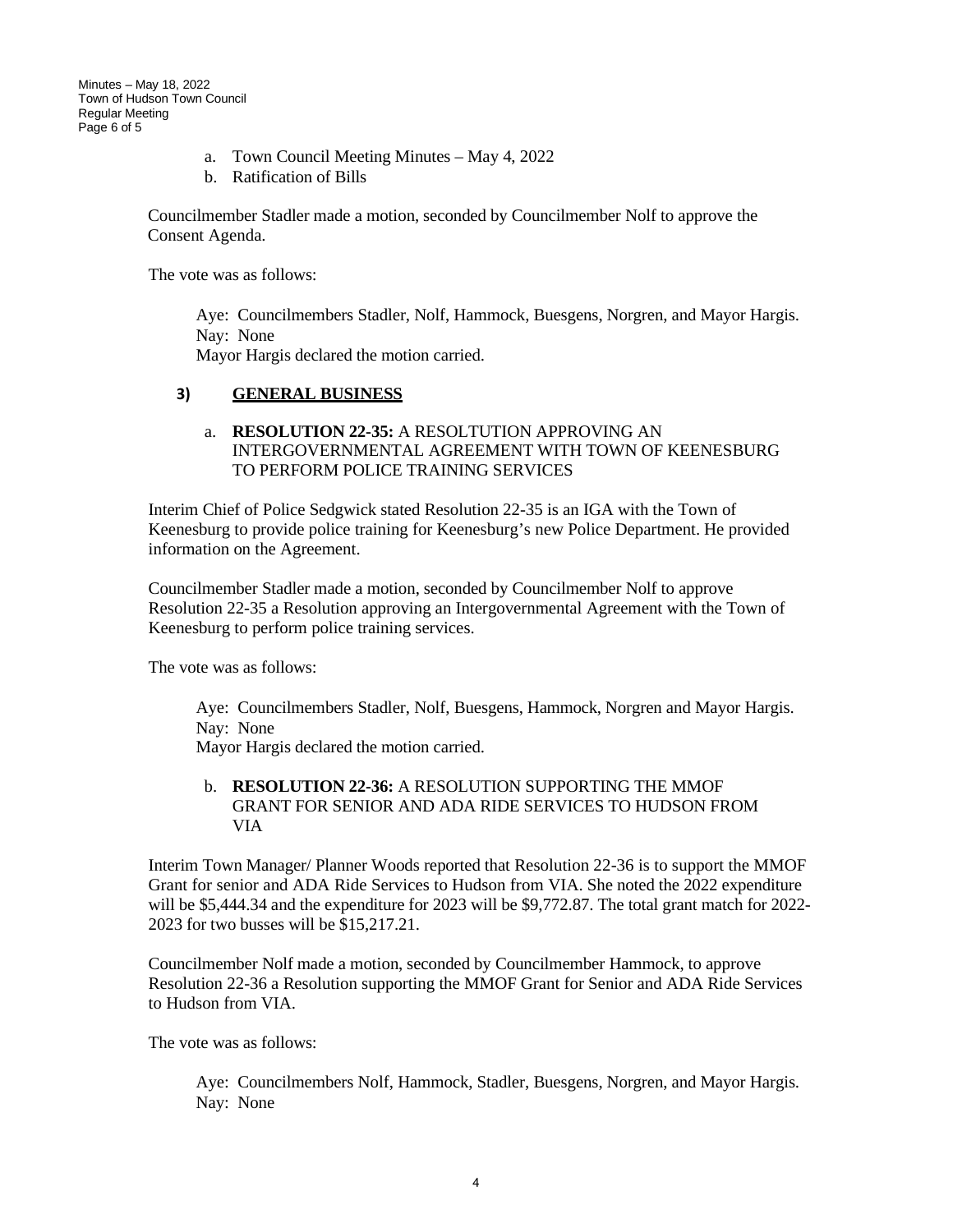Mayor Hargis declared the motion carried.

### c. **RESOLUTION 22-37:** A RESOLUTION APPROVING A SERVICE AGREEMENT WITH H-2 ENTERPRISES, LLC, FOR ON-CALL PUBLIC WORKS SERVICES

Interim Town Manager/ Planner Woods reported that Resolution 22-37 is approving on-call public work services with H-2 Enterprises, LLC. She stated that on-call services provide an option to complete emergency repairs and other back-logged maintenance. The expenditure in 2022 would not exceed \$40,000.00. Council and staff discussed the Agreement.

Councilmember Nolf made a motion, seconded by Councilmember Stadler, to approve Resolution 22-37 a Resolution approving a Service Agreement with H-2 Enterprises, LLC, for on-call public works services.

The vote was as follows:

Aye: Councilmembers Nolf, Stadler, Hammock, Buesgens, Norgren, and Mayor Hargis. Nay: None Mayor Hargis declared the motion carried.

## **4) DISCUSSION/INFORMATIONAL ITEMS**

a. Town Manager Recruitment Update

Mark Collins and Lorne Kramer of KRW Associates reported on the Town Manager Recruitment. Mr. Kramer stated KRW currently has 13 candidates for the Town Manager position and that KRW has reached out to 28 other contacts. A couple of the contacts that were contacted have indicated the salary is low. Mr. Kramer recommended that Council increase the hiring salary range to \$120,000.00 - \$145,000.00. Mr. Collins recommended Council also extend the deadline to accept applications for two additional weeks to June  $3<sup>rd</sup>$ . Council and staff discussed the recruitment and the recommendations from Mr. Collins and Mr. Kramer. The consensus was to increase the hiring range and extend the deadline to accept applications until June  $10<sup>th</sup>$ .

b. Memorial Park Ph 1 Survey Results

Interim Town Manager/ Planner Woods shared the results of the Memorial Park Phase 1 survey. The town received a total of 346 votes. Most of the votes were for the skate park. The dog park received the next highest votes. Council and staff discussed the survey results and the project. The Council consensus was to start Phase 1 of the project with the new playground equipment then the skate park.

c. Water Quality Violation Correction Plan

Interim Town Manager/ Planner Woods provided information on the Water Quality Violation regarding Trihalomethanes or TTHMs and the plan to correct the issue. The Town will be mailing out the state required letters out by June 9, 2022.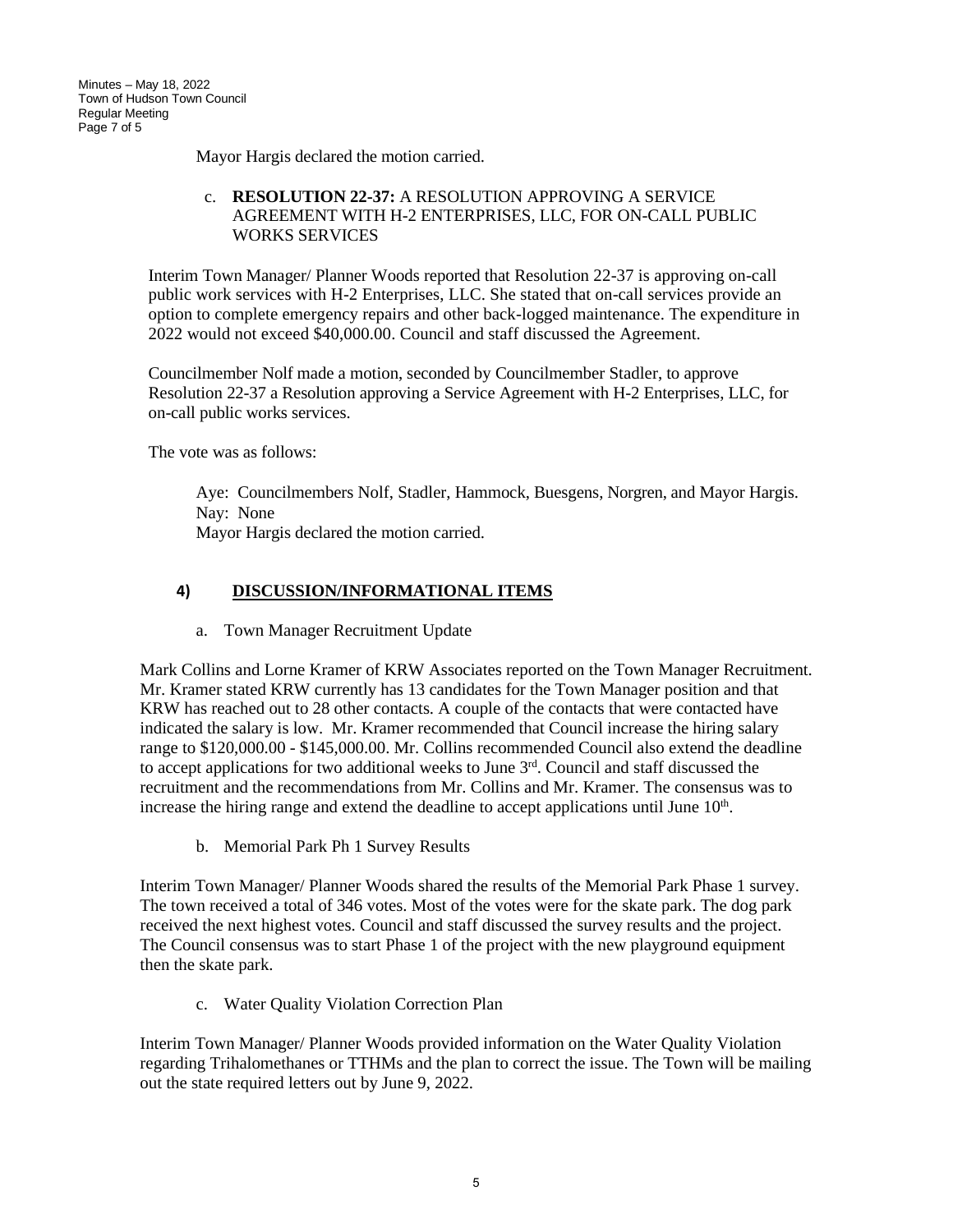Interim Town Manager/Planner Woods provided information on the backflow prevention violation. The deadline for businesses to get the backflow preventer certification is 8/15/2022. This violation should be cleared after we have obtained all backflow prevention certifications.

d. Budgeted Equipment Change – Police

Interim Chief of Police Sedgwick stated the Police Department had budgeted for HCI Radios and some Stringer Spike Stirps. The items will not be available to purchase this year due to supply chain issues. Interim Chief of Police Sedgwick requested to reallocate the funds to the Benchmark Analytics program and to cover inflationary costs for the budgeted police car radio upgrades. The reallocation of funds would result in using less funds than the amount budgeted. The consensus of the Council was to move forward with the reallocation of funds.

e. Event Promotion Protocol

Interim Town Manager/ Planner Woods discussed the Event Promotion Protocol presented in the Council Packet and requested feedback from Council. Staff and Council discussed the Event Promotion Protocol.

## **5) STAFF REPORTS**

Interim Town Manager/Planner Woods stated the Town received the CDOT Grant for the Highway 52 Streetscape project. She discussed the project.

Councilmember Buesgens asked about Sparboe Farms. Staff and Council discussed the bird-flu issue at Sparboe Farms.

Town Attorney Hoffman distributed a memo and draft ordinance updating the code to reflect the Colorado Supreme Court decision regarding harassment. The Colorado Supreme Court is invalidating a portion of State law regarding harassment and the Town's Code mirrors State law. He recommended the ordinance be on the agenda at the next Council meeting.

Town Clerk Blackston reported that staff is updating the delinquent process for utility bills to comply with the Town's Municipal Code. She noted notices posted on property owner's doors will no longer be part of the process and that the delinquent letter that is mailed out will be the only notice utility customers will receive prior to shut offs. The Council and staff discussed the updated process.

Interim Police Chief Sedgwick stated Officers were trained three weeks ago on the Colorado Supreme Court ruling regarding harassment.

Mayor Hargis read aloud a Proclamation declaring May 15- May 21, 2022, Public Work's Week. She thanked the Public Works for all they do.

Mayor Hargis noted it is also Police Week and she thanked the Police Department for all they do.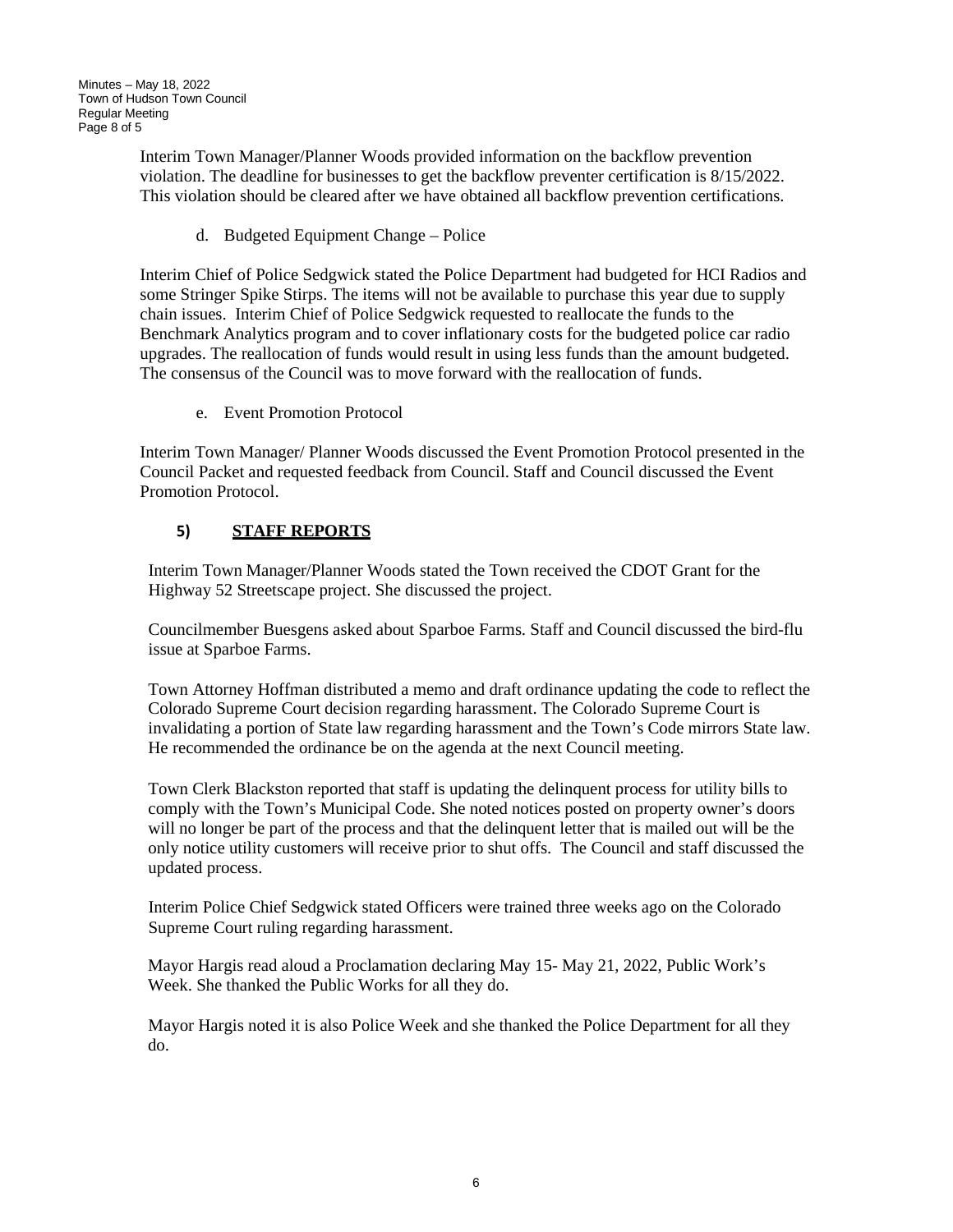Minutes – May 18, 2022 Town of Hudson Town Council Regular Meeting Page 9 of 5

### **6) CITIZEN COMMENTS**

Todd Byrd of Hudson asked for clarification on the salary change for the hiring of the Town Manager. Mayor Hargis responded.

#### **ADJOURNMENT**

The meeting adjourned at approximately 7:28 pm.

TOWN OF HUDSON, COLORADO

 \_\_\_\_\_\_\_\_\_\_\_\_\_\_\_\_\_\_\_\_\_\_\_\_\_\_\_\_\_\_\_ Laura Hargis Mayor

ATTEST

Linda Blackston, MMC Town Clerk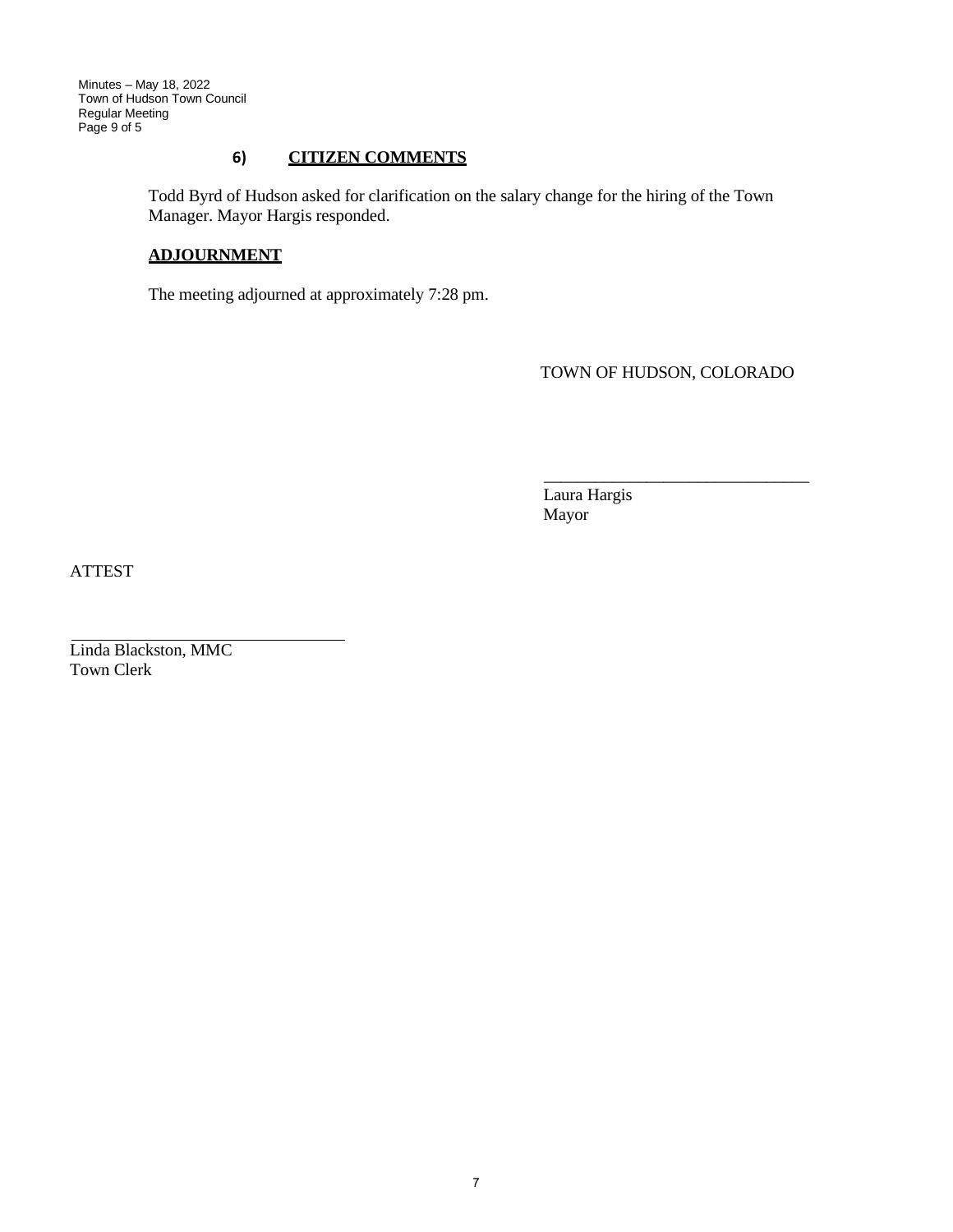| Town of Hudson                                  |                                                                      |                                                                         |                              |                                    | Check Issue Dates: 5/19/2022 - 6/1/2022<br>Check Register - Council_UPDATED                                       |                                        |                            | May 26, 2022 06:17PM<br>Page: |
|-------------------------------------------------|----------------------------------------------------------------------|-------------------------------------------------------------------------|------------------------------|------------------------------------|-------------------------------------------------------------------------------------------------------------------|----------------------------------------|----------------------------|-------------------------------|
| Report Criteria:                                | Check. Type = $\{\leq\}$ "Adjustment"<br>Report type: Invoice detail |                                                                         |                              |                                    |                                                                                                                   |                                        |                            |                               |
| <b>Issue Date</b><br>Check                      | Number<br>Check                                                      | Number<br>Vendor                                                        | Payee                        | Number<br>Invoice                  | Description                                                                                                       | <b>GL Account</b><br>Invoice           | Amount<br>Check            |                               |
| 05/25/2022<br>59652                             | 59652                                                                | 1467 Adams County                                                       |                              | 801102                             | Animal Shelter fees                                                                                               | 10-66-7736                             | 150.00                     |                               |
| Total 59652:                                    |                                                                      |                                                                         |                              |                                    |                                                                                                                   |                                        | 150.00                     |                               |
| 05/25/2022<br>59653                             | 59653                                                                | 1645 Alex Torres                                                        |                              | 05182022                           | Training per diem                                                                                                 | 10-66-6210                             | $\geq$<br>$\overline{0}$   |                               |
| Total 59653:                                    |                                                                      |                                                                         |                              |                                    |                                                                                                                   |                                        | $\mathsf{S}$               |                               |
| 05/25/2022<br>59654                             | 59654                                                                |                                                                         | 1807 Allo Communications LLC | CI-00012256                        | <b>Broadband</b>                                                                                                  | 22-71-7718                             | 2,500.00                   |                               |
| Total 59654:                                    |                                                                      |                                                                         |                              |                                    |                                                                                                                   |                                        | 2,500.00                   |                               |
| 05/25/2022<br>88655                             | 59655                                                                |                                                                         | 1799 Amazon Capital Services | 1TTK-J4JY-1                        | Program expenses                                                                                                  | 25-64-6710                             | 514.00                     |                               |
| Total 59655:                                    |                                                                      |                                                                         |                              |                                    |                                                                                                                   |                                        | 514.00                     |                               |
| 05/25/2022<br>59656                             | 59656                                                                | 45 AT&T                                                                 |                              | 1930999602                         | Monthly Long Distance Service                                                                                     | $10 - 64 - 6410$                       | 42.52                      |                               |
| Total 59656:                                    |                                                                      |                                                                         |                              |                                    |                                                                                                                   |                                        | 42.52                      |                               |
| 05/25/2022<br>05/25/2022<br>05/25/2022<br>59657 | 59657<br>59657<br>59657                                              | Atmos Energy<br>Atmos Energy<br>Atmos Energy<br>$\sim$<br>$\sim$ $\sim$ |                              | 05112022B<br>05112022C<br>05112022 | Natural Gas Utilities - 100 S Beech S<br>Natural Gas Utilities - 258 5th Ave.<br>Natural Gas Utility - 50 S Beech | 10-64-6410<br>10-68-6412<br>25-64-6412 | 120.98<br>142.53<br>257.81 |                               |
| Total 59657:                                    |                                                                      |                                                                         |                              |                                    |                                                                                                                   |                                        | 521.32                     |                               |
| 05/25/2022<br>05/25/2022<br>59658               | 59658<br>59658                                                       | Bank of Colorado<br><b>Bank of Colorado</b><br>1186<br>1186             |                              | 05012022-JR<br>05012022-TA         | Advertising<br>phone                                                                                              | 25-64-6512<br>25-65-6410               | 661.58<br>2,690.07         |                               |

M = Manual Check, V = Void Check M = Manual Check, V = Void Check

Page: 1<br>May 26, 2022 06:17PM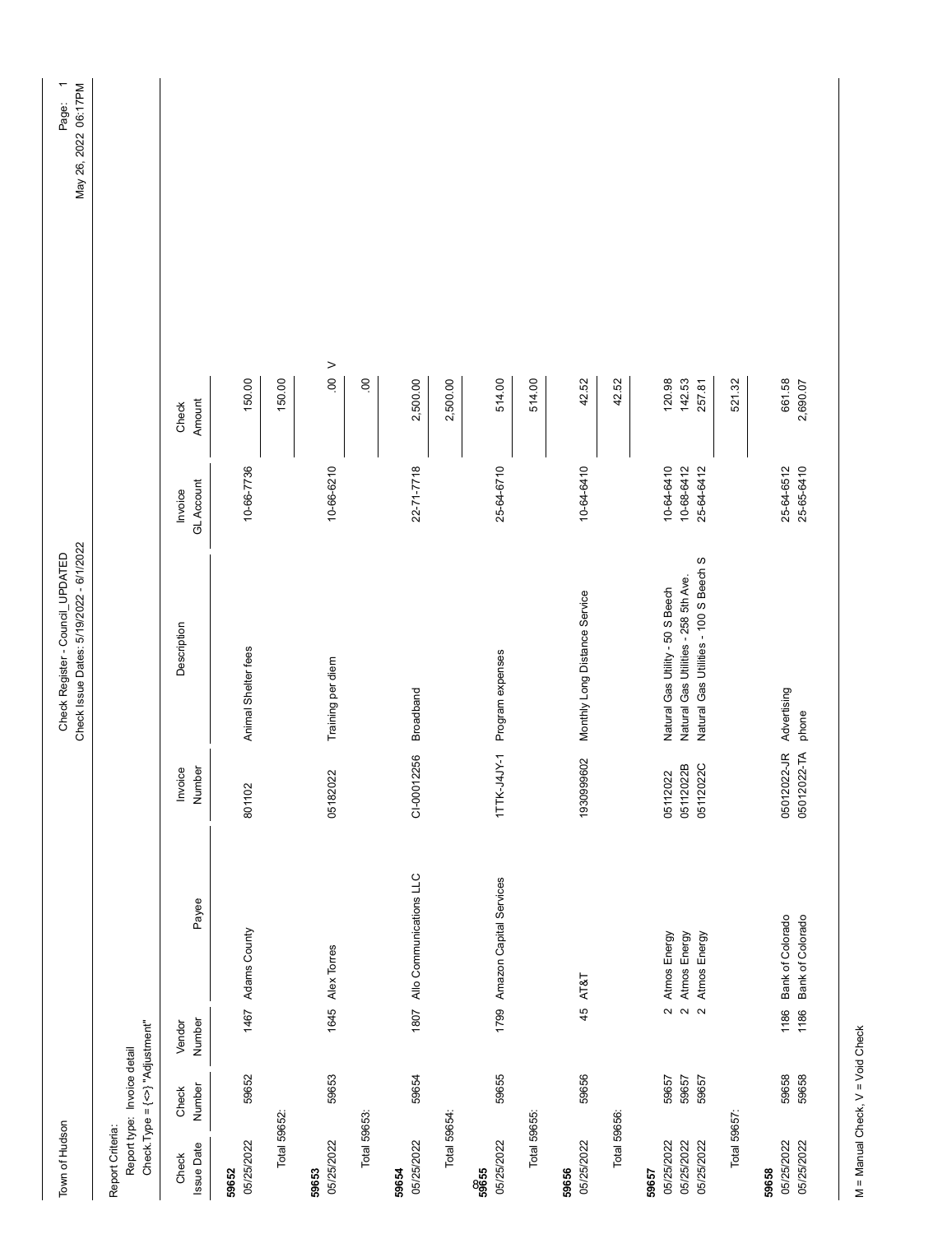| Town of Hudson             |                 |                            |                                    |                            | Check Issue Dates: 5/19/2022 - 6/1/2022<br>Check Register - Council_UPDATED |                                |                  | $\sim$<br>May 26, 2022 06:17PM<br>Page: |
|----------------------------|-----------------|----------------------------|------------------------------------|----------------------------|-----------------------------------------------------------------------------|--------------------------------|------------------|-----------------------------------------|
| <b>Issue Date</b><br>Check | Number<br>Check | Number<br>Vendor           | Payee                              | Number<br>Invoice          | Description                                                                 | <b>GL Account</b><br>Invoice   | Amount<br>Check  |                                         |
|                            |                 |                            |                                    |                            |                                                                             |                                |                  |                                         |
| Total 59658:               |                 |                            |                                    |                            |                                                                             |                                | 3,351.65         |                                         |
| 05/25/2022<br>59659        | 59659           |                            | 1865 Benchmark Solutions LLC       | 1500                       | Annual subscription                                                         | 60-64-7720                     | 7,500.00         |                                         |
| Total 59659:               |                 |                            |                                    |                            |                                                                             |                                | 7,500.00         |                                         |
| 05/25/2022<br>59660        | 59660           | 1104                       | <b>Bomgaars</b>                    | 58811052                   | Pants                                                                       | 10-68-6710                     | 146.96           |                                         |
| Total 59660:               |                 |                            |                                    |                            |                                                                             |                                | 146.96           |                                         |
| 59661                      |                 |                            |                                    |                            |                                                                             |                                |                  |                                         |
| 05/25/2022                 | 59661           | 80                         | CenturyLink                        | 303-536-400                | Telephone Service - 303-536-4003                                            | 75-68-6410                     | 125.92           |                                         |
| 05/25/2022                 | 59661           | $\infty$                   | CenturyLink                        | 303-536-455                | Telephone Service- 303-536-4550                                             | 25-64-6410                     | 195.37           |                                         |
| 05/25/2022<br>05/25/2022   | 59661<br>59661  | $\approx$<br>$\infty$      | CenturyLink<br>CenturyLink         | 303-536-475<br>303-536-471 | Telephone Service - 303-536-4718<br>Telephone Service - 303-536-4753        | $10 - 64 - 6410$<br>10-64-6410 | 139.53<br>166.41 |                                         |
|                            | 59661           | $\boldsymbol{\mathcal{S}}$ | CenturyLink                        | 303-536-931                | Telephone Service - 303-536-9311                                            | 10-64-6410                     | 247.21           |                                         |
| 05/25/2022<br>05/25/2022   | 59661           | $\approx$                  | CenturyLink                        | 303-536-936                | Telephone Service - 303-536-9365                                            | 70-68-6410                     | 65.25            |                                         |
| Total 59661:               |                 |                            |                                    |                            |                                                                             |                                | 939.69           |                                         |
| 59662                      |                 |                            |                                    |                            |                                                                             |                                |                  |                                         |
| 05/25/2022                 | 59662           |                            | 108 CIRSA                          | 221001                     | Police accident deductible                                                  | 60-64-7720                     | 200.40           |                                         |
| Total 59662:               |                 |                            |                                    |                            |                                                                             |                                | 200.40           |                                         |
| 05/25/2022<br>59663        | 59663           | 36                         | Colorado Analytical Laboratories I | 220422098                  | Water Labs                                                                  | 70-68-6633                     | 549.00           |                                         |
| 05/25/2022                 | 59663           | 36                         | Colorado Analytical Laboratories I | 220422113                  | lab work WWTP                                                               | 75-68-6633                     | 119.70           |                                         |
| 05/25/2022                 | 59663           | $36\,$                     | Colorado Analytical Laboratories   | 220503165                  | lab work WWTP                                                               | 75-68-6633                     | 119.70           |                                         |
| 05/25/2022                 | 59663           | 86                         | Colorado Analytical Laboratories I | 220511094                  | lab work WWTP                                                               | 75-68-6633                     | 119.70           |                                         |
| Total 59663:               |                 |                            |                                    |                            |                                                                             |                                | 908.10           |                                         |
| 05/25/2022<br>59664        | 59664           |                            | 33 DPC Industries Inc.             | 737001491-2                | Sodium bisulfite                                                            | 75-68-6710                     | 500.20           |                                         |
|                            |                 |                            |                                    |                            |                                                                             |                                |                  |                                         |

M = Manual Check, V = Void Check M = Manual Check, V = Void Check

Page: 2<br>y 26, 2022 06:17PM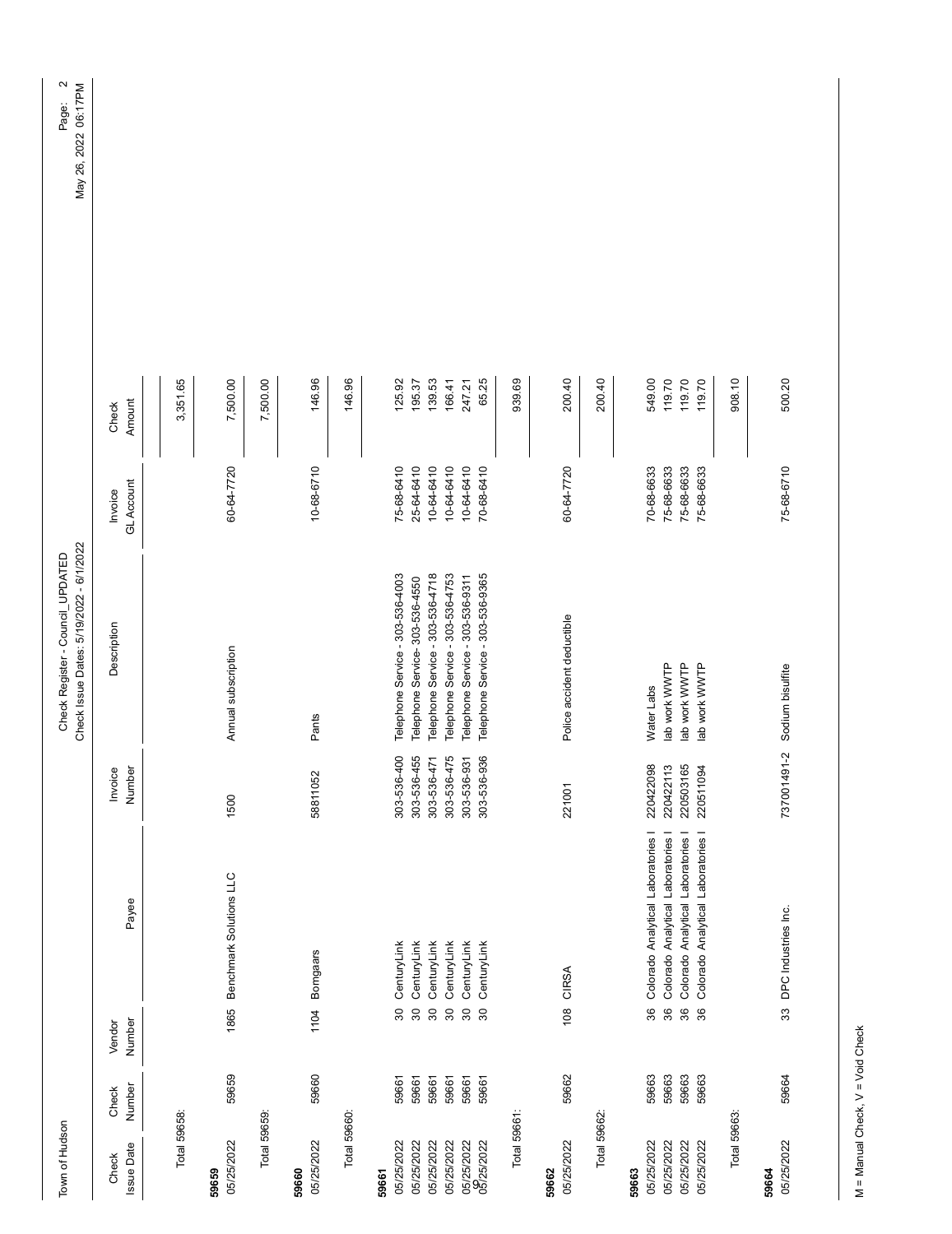| Town of Hudson                                  |                         |                      |                                                                                     |                                           | Check Issue Dates: 5/19/2022 - 6/1/2022<br>Check Register - Council_UPDATED |                                        |                           |
|-------------------------------------------------|-------------------------|----------------------|-------------------------------------------------------------------------------------|-------------------------------------------|-----------------------------------------------------------------------------|----------------------------------------|---------------------------|
| <b>Issue Date</b><br>Check                      | Number<br>Check         | Number<br>Vendor     | Payee                                                                               | Number<br>Invoice                         | Description                                                                 | <b>GL Account</b><br>Invoice           | Amount<br>Check           |
| Total 59664:                                    |                         |                      |                                                                                     |                                           |                                                                             |                                        | 500.20                    |
| 05/25/2022<br>59665                             | 59665                   | 53                   | Farm & Home Lumber                                                                  | 46326                                     | C12 tester batteries                                                        | 70-68-6710                             | 0.99                      |
| 05/25/2022<br>05/25/2022                        | 59665<br>59665          | 53<br>53             | Farm & Home Lumber<br>Farm & Home Lumber                                            | 46462<br>46824                            | For dishes<br>Supplies                                                      | 10-68-6720<br>10-68-6735               | 9.70<br>4.64              |
| 05/25/2022<br>05/25/2022                        | 59665<br>59665          | 53<br>53             | Farm & Home Lumber<br>Farm & Home Lumber                                            | 46835<br>47085                            | Irrigation parts<br>Gloves                                                  | 10-68-6710<br>10-68-6710               | 2.39<br>13.95             |
| Total 59665:                                    |                         |                      |                                                                                     |                                           |                                                                             |                                        | 40.67                     |
| 05/25/2022<br>59666                             | 59666                   |                      | 1481 Grace Driskell                                                                 | 1005                                      | Program expenses                                                            | 25-64-6725                             | 100.00                    |
| Total 59666:                                    |                         |                      |                                                                                     |                                           |                                                                             |                                        | 100.00                    |
| 05/25/2022<br>05/25/2022<br>08725/2022<br>59667 | 59667<br>59667<br>59667 | 1273<br>1273<br>1273 | Grease Monkey Midwest LLC<br>Grease Monkey Midwest LLC<br>Grease Monkey Midwest LLC | 00937-93932<br>00937-93932<br>00937-93932 | oil change<br>oil change<br>oil change                                      | 70-68-6740<br>75-68-6740<br>10-68-6740 | 100.70<br>102.30<br>96.71 |
| Total 59667:<br>05/25/2022                      | 59667                   | 1273                 | Grease Monkey Midwest LLC                                                           | 00937-93932                               | oil change                                                                  | 10-68-6740                             | 102.70<br>402.41          |
| 05/25/2022<br>59668                             | 59668                   |                      | 9 Hector J. Brignoni MD                                                             | 05132022                                  | Pre Employment Physical - Cook                                              | 10-68-6633                             | 330.00                    |
| Total 59668:                                    |                         |                      |                                                                                     |                                           |                                                                             |                                        | 330.00                    |
| 05/25/2022<br>59669                             | 59669                   |                      | 1479 Highplains Library District                                                    | 2748                                      | Books - Keenesburg                                                          | 25-65-6723                             | 1,650.21                  |
| Total 59669:                                    |                         |                      |                                                                                     |                                           |                                                                             |                                        | 1,650.21                  |
| 05/25/2022<br>05/25/2022<br>05/25/2022<br>59670 | 59670<br>59670<br>59670 | 1105<br>1105<br>1105 | Keene Auto Supply Inc.<br>Keene Auto Supply Inc.<br>Keene Auto Supply Inc.          | 04272022<br>04292022<br>05022022          | Marking paint<br>Gattor<br>Gattor                                           | 70-68-6710<br>10-68-6740<br>10-68-6740 | 188.79<br>27.77<br>29.27  |

M = Manual Check, V = Void Check M = Manual Check, V = Void Check

Page: 3<br>2022 06:17PM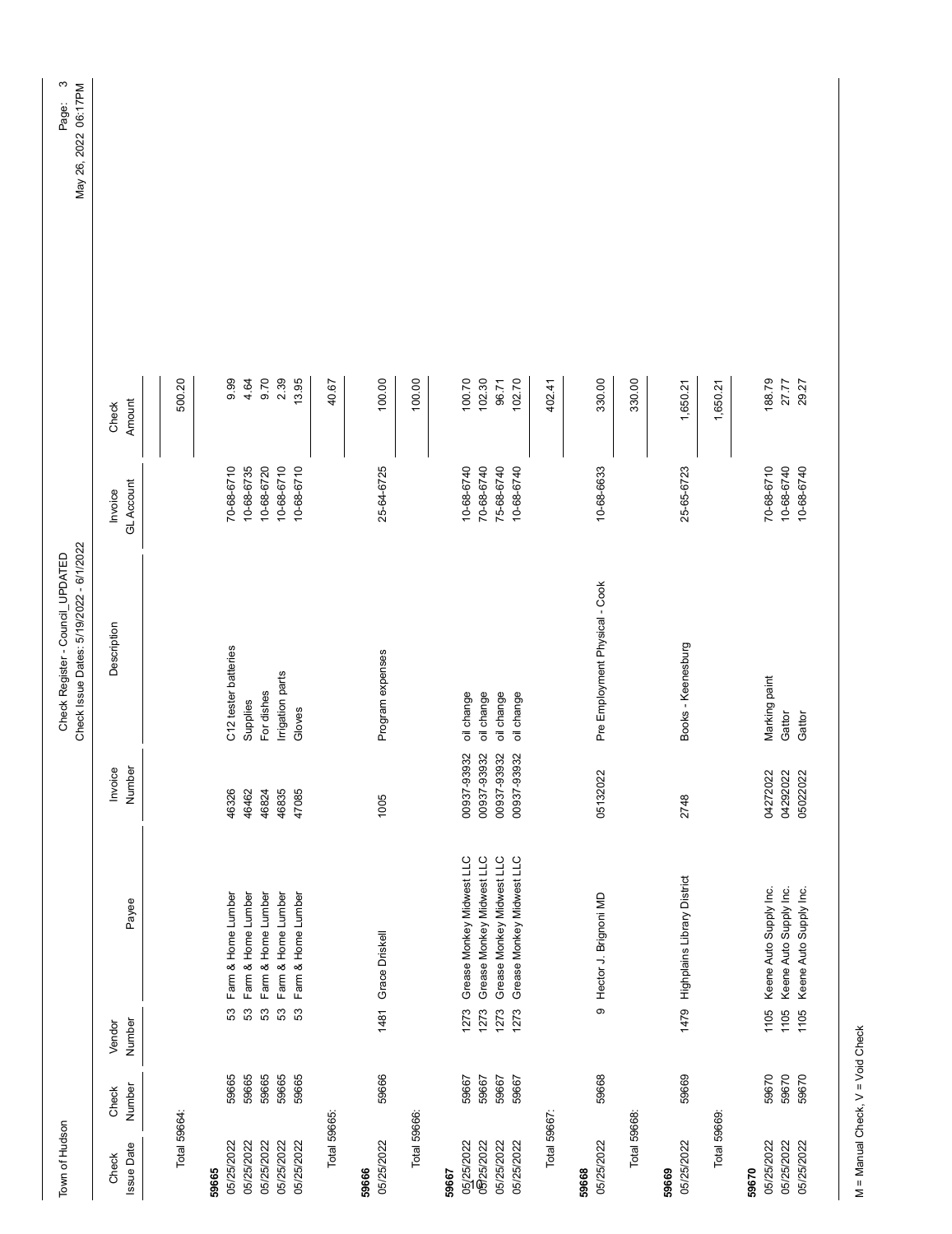| Town of Hudson             |                 |                  |                                        |                      | Check Issue Dates: 5/19/2022 - 6/1/2022<br>Check Register - Council_UPDATED |                              |                 | 4<br>May 26, 2022 06:17PM<br>Page: |
|----------------------------|-----------------|------------------|----------------------------------------|----------------------|-----------------------------------------------------------------------------|------------------------------|-----------------|------------------------------------|
| <b>Issue Date</b><br>Check | Number<br>Check | Number<br>Vendor | Payee                                  | Number<br>Invoice    | Description                                                                 | <b>GL Account</b><br>Invoice | Amount<br>Check |                                    |
| 05/25/2022                 | 59670           | 1105             | Keene Auto Supply Inc.                 | 05122022             | Pickup battery                                                              | 70-68-6740                   | 169.97          |                                    |
| Total 59670:               |                 |                  |                                        |                      |                                                                             |                              | 415.80          |                                    |
| 05/25/2022<br>59671        | 59671           |                  | 1645 Mahaia Alaniz                     | $\bf{m}$<br>05182022 | Training per diem                                                           | 10-66-6210                   | 125.00          |                                    |
| Total 59671:               |                 |                  |                                        |                      |                                                                             |                              | 125.00          |                                    |
| 05/25/2022<br>59672        | 59672           |                  | 1718 Matt's Aeration                   | 05012022             | aeration at Library                                                         | 25-64-6422                   | 120.00          |                                    |
| Total 59672:               |                 |                  |                                        |                      |                                                                             |                              | 120.00          |                                    |
| 05/25/2022<br>59673        | 59673           |                  | 1645 Melanie Colpitts                  | 05192022             | Certified mail                                                              | 10-66-6722                   | 14.76           |                                    |
| Total 59673:               |                 |                  |                                        |                      |                                                                             |                              | 14.76           |                                    |
| $1\frac{1}{9674}$          |                 |                  |                                        |                      |                                                                             |                              |                 |                                    |
| 05/25/2022<br>05/25/2022   | 59674<br>59674  | 509<br>509       | Quill Corporation<br>Quill Corporation | 24910007<br>24928921 | Office Supplies<br>Office Supplies                                          | 10-64-6720<br>10-64-6720     | 16.49<br>21.95  |                                    |
| 05/25/2022                 | 59674           | 509              | Quill Corporation                      | 24935926             | Office Supplies                                                             | 10-66-6720                   | 342.58          |                                    |
| 05/25/2022                 | 59674           | 509              | Quill Corporation                      | 24938122             | Office Supplies                                                             | 10-62-6720                   | 38.99           |                                    |
| 05/25/2022<br>05/25/2022   | 59674<br>59674  | 509<br>509       | Quill Corporation<br>Quill Corporation | 25123278<br>25143796 | Office Supplies<br>Office Supplies                                          | 10-64-6720<br>10-64-6710     | 22.98<br>315.54 |                                    |
| Total 59674:               |                 |                  |                                        |                      |                                                                             |                              | 758.53          |                                    |
| 05/25/2022<br>59675        | 59675           |                  | 1864 Raymond Cullen                    | 05132022             | Court overpayment                                                           | 01-00-1010                   | 35.00           |                                    |
| Total 59675:               |                 |                  |                                        |                      |                                                                             |                              | 35.00           |                                    |
| 05/25/2022<br>59676        | 59676           |                  | 1836 Robert Half                       | 59979878             | Bookkeeper payroll                                                          | 10-64-6010                   | 877.68          |                                    |
| Total 59676:               |                 |                  |                                        |                      |                                                                             |                              | 877.68          |                                    |
|                            |                 |                  |                                        |                      |                                                                             |                              |                 |                                    |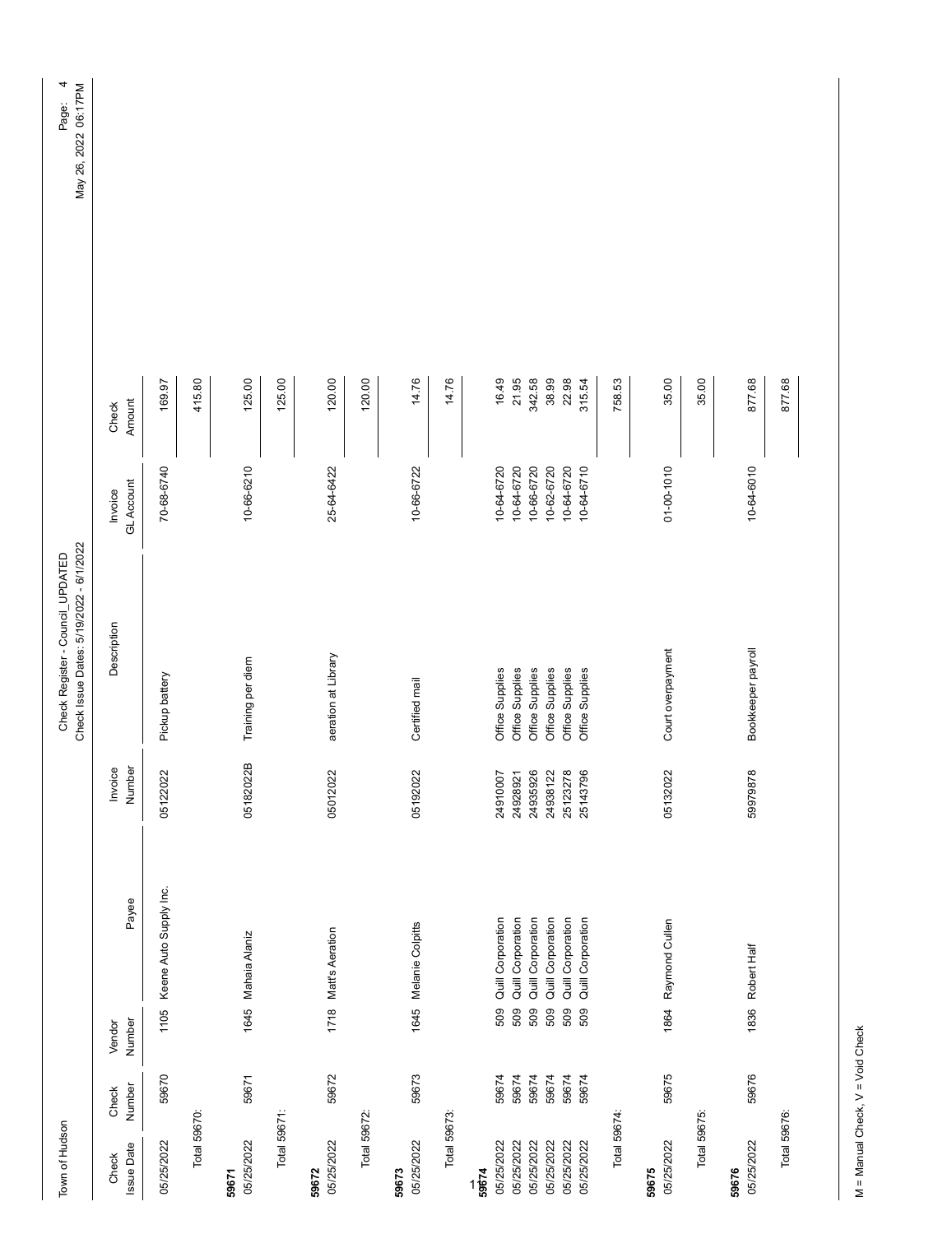| Town of Hudson       |        |        |                                                |           | Check Issue Dates: 5/19/2022 - 6/1/2022<br>Check Register - Council_UPDATED |                   |           | $\overline{6}$<br>May 26, 2022 06:17PM<br>Page: |
|----------------------|--------|--------|------------------------------------------------|-----------|-----------------------------------------------------------------------------|-------------------|-----------|-------------------------------------------------|
|                      |        |        |                                                |           |                                                                             |                   |           |                                                 |
| Check                | Check  | Vendor |                                                | Invoice   | Description                                                                 | Invoice           | Check     |                                                 |
| <b>Issue Date</b>    | Number | Number | Payee                                          | Number    |                                                                             | <b>GL Account</b> | Amount    |                                                 |
| 59677                |        |        |                                                |           |                                                                             |                   |           |                                                 |
| 05/25/2022           | 59677  |        | 1645 Scott Sedgwick                            | 05232022  | Training per diem                                                           | 10-66-6210        | 100.00    |                                                 |
| Total 59677:         |        |        |                                                |           |                                                                             |                   | 100.00    |                                                 |
| 05/25/2022<br>59678  | 59678  |        | 1645 Sophia Campbell                           | 05242022  | Mileage                                                                     | 10-69-6213        | 54.88     |                                                 |
|                      |        |        |                                                |           |                                                                             |                   |           |                                                 |
| Total 59678:         |        |        |                                                |           |                                                                             |                   | 54.88     |                                                 |
| 05/25/2022<br>59679  | 59679  |        | 1482 Story Creations                           | 6022022   | Program expenses                                                            | 25-64-6725        | 250.00    |                                                 |
| Total 59679:         |        |        |                                                |           |                                                                             |                   | 250.00    |                                                 |
| 59680                |        |        |                                                |           |                                                                             |                   |           |                                                 |
| 05/25/2022           | 59680  |        | 1684 The Police and Sheriffs Press, Inc 147273 |           | ID card - Jamison                                                           | 10-66-6710        | 17.55     |                                                 |
| Total 59680:<br>$12$ |        |        |                                                |           |                                                                             |                   | 17.55     |                                                 |
| 05/25/2022<br>59681  | 59681  |        | 5 United Power Inc.                            | 05042022B | 100 S Beech St                                                              | 25-64-6413        | 717.96    |                                                 |
|                      |        |        |                                                |           |                                                                             |                   |           |                                                 |
| Total 59681:         |        |        |                                                |           |                                                                             |                   | 717.96    |                                                 |
| 05/25/2022<br>59682  | 59682  |        | 293 Virulent Solutions                         | H220514   | IT Services                                                                 | 10-64-6633        | 1,040.00  |                                                 |
| Total 59682:         |        |        |                                                |           |                                                                             |                   | 1,040.00  |                                                 |
| 05/25/2022<br>59683  | 59683  |        | 1855 VJP Home Crafts                           | 0016      | Program expense                                                             | 25-64-6725        | 100.00    |                                                 |
| Total 59683:         |        |        |                                                |           |                                                                             |                   | 100.00    |                                                 |
|                      |        |        |                                                |           |                                                                             |                   |           |                                                 |
| Grand Totals:        |        |        |                                                |           |                                                                             |                   | 24,425.29 |                                                 |
|                      |        |        |                                                |           |                                                                             |                   |           |                                                 |

Summary by General Ledger Account Number Summary by General Ledger Account Number

M = Manual Check, V = Void Check M = Manual Check, V = Void Check

 $\overline{\phantom{a}}$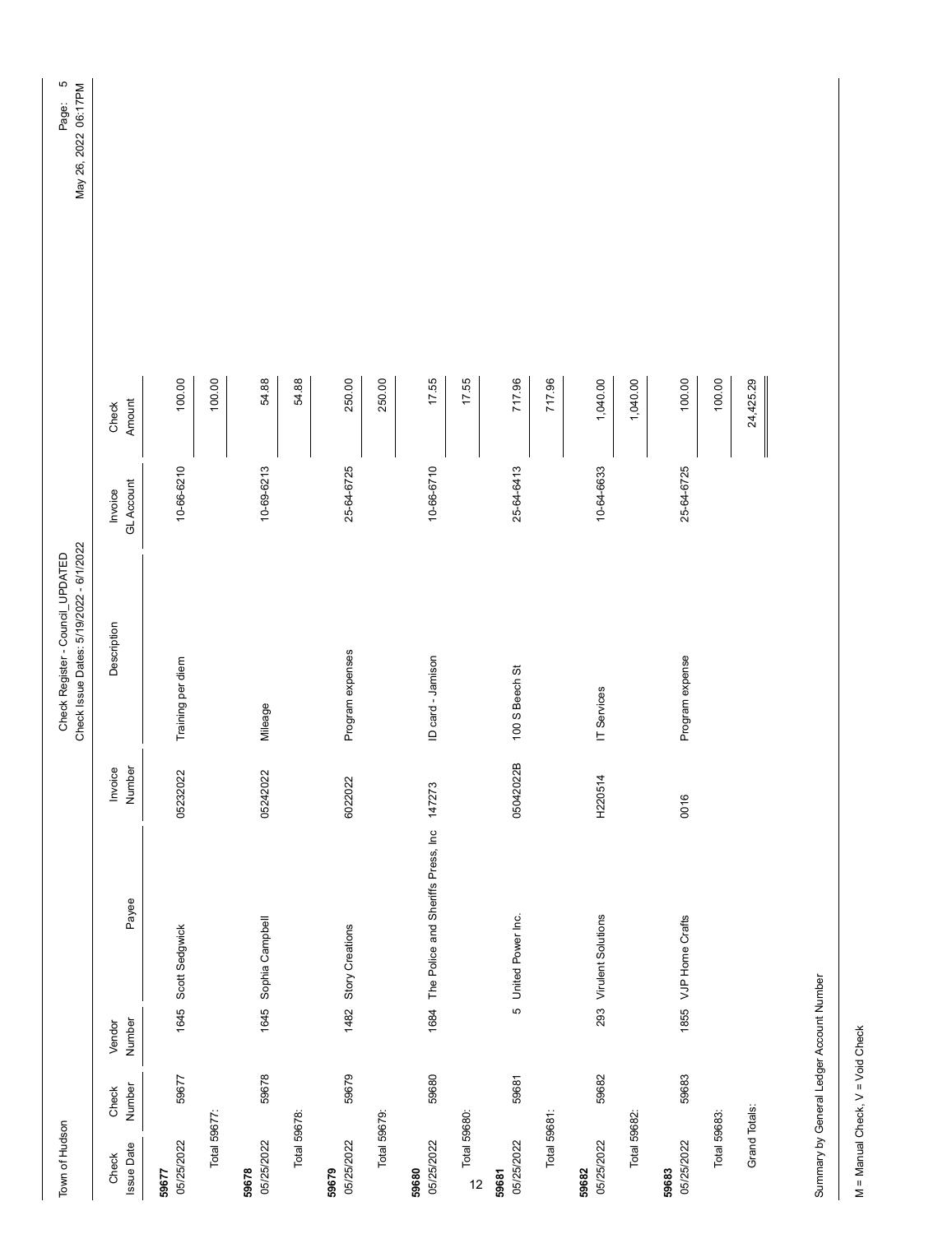Town of Hudson

GL Account Debit Credit Proof

Debit

**GL Account** 

Proof

Credit

Town of Hudson Council\_UPDATED ATED ATED Check Register - Council\_UPDATED Page: 6 Check Issue Dates: 5/19/2022 - 6/1/2022 - 6/1/2022 - 6/1/2022 Check Register - Council\_UPDATED<br>Check Issue Dates: 5/19/2022 - 6/1/2022

| 01-00-1010 | 35.00               | 00             | 35.00    |
|------------|---------------------|----------------|----------|
| 01-00-2005 | $\ddot{\mathbf{S}}$ | 35.00-         | 35.00-   |
| 10-00-2005 | 125.00              | 4,706.57-      | 4,581.57 |
| 10-62-6720 | 38.99               | S              | 38.99    |
| 10-64-6010 | 877.68              | $\overline{0}$ | 877.68   |
| 10-64-6410 | 532.56              | $\mathbf{S}$   | 532.56   |
| 10-64-6633 | 1,040.00            | S              | 1,040.00 |
| 10-64-6710 | 118.14              | S              | 118.14   |
| 10-64-6720 | 528.41              | 00             | 528.41   |
| 10-66-6210 | 350.00              | 125.00-        | 225.00   |
| 10-66-6710 | 17.55               | S              | 17.55    |
| 10-66-6720 | 72.99               | S              | 72.99    |
| 10-66-6722 | 14.76               | S.             | 14.76    |
| 10-66-7736 | 150.00              | $\overline{0}$ | 150.00   |
| 10-68-6412 | 142.53              | S              | 142.53   |
| 10-68-6633 | 330.00              | S              | 330.00   |
| 10-68-6710 | 183.29              | S              | 183.29   |
| 10-68-6720 | 9.70                | S              | 9.70     |
| 10-68-6735 | 4.64                | S              | 4.64     |
| 10-68-6740 | 240.45              | OO.            | 240.45   |
| 10-69-6213 | 54.88               | S.             | 54.88    |
| 22-00-2005 | $\overline{0}$      | 2,500.00-      | 2,500.00 |
| 22-71-7718 | 2,500.00            | $\overline{0}$ | 2,500.00 |
| 25-00-2005 | S                   | 7,257.00       | 7,257.00 |
| 25-64-6210 | 100.00              | OO.            | 100.00   |
| 25-64-6211 | 30.01               | S              | 30.01    |
| 25-64-6212 | 222.05              | S              | 222.05   |
| 25-64-6410 | 195.37              | S              | 195.37   |
| 25-64-6412 | 257.81              | S              | 257.81   |
| 25-64-6413 | 717.96              | S              | 717.96   |
| 25-64-6422 | 120.00              | S.             | 120.00   |
| 25-64-6512 | 298.96              | S              | 298.96   |
| 25-64-6710 | 54.70               | S              | 54.70    |
| 25-64-6720 | 211.69              | S              | 211.69   |
| 25-64-6723 | 1,059.64            | S              | 1,059.64 |
| 25-64-6725 | 2,578.29            | S              | 2,578.29 |
| 25-64-6727 | 99.97               | S              | 99.97    |
| 25-64-6728 | 287.88              | S              | 287.88   |
| 25-64-6733 | 256.39              | S              | 256.39   |

13

M = Manual Check, V = Void Check M = Manual Check, V = Void Check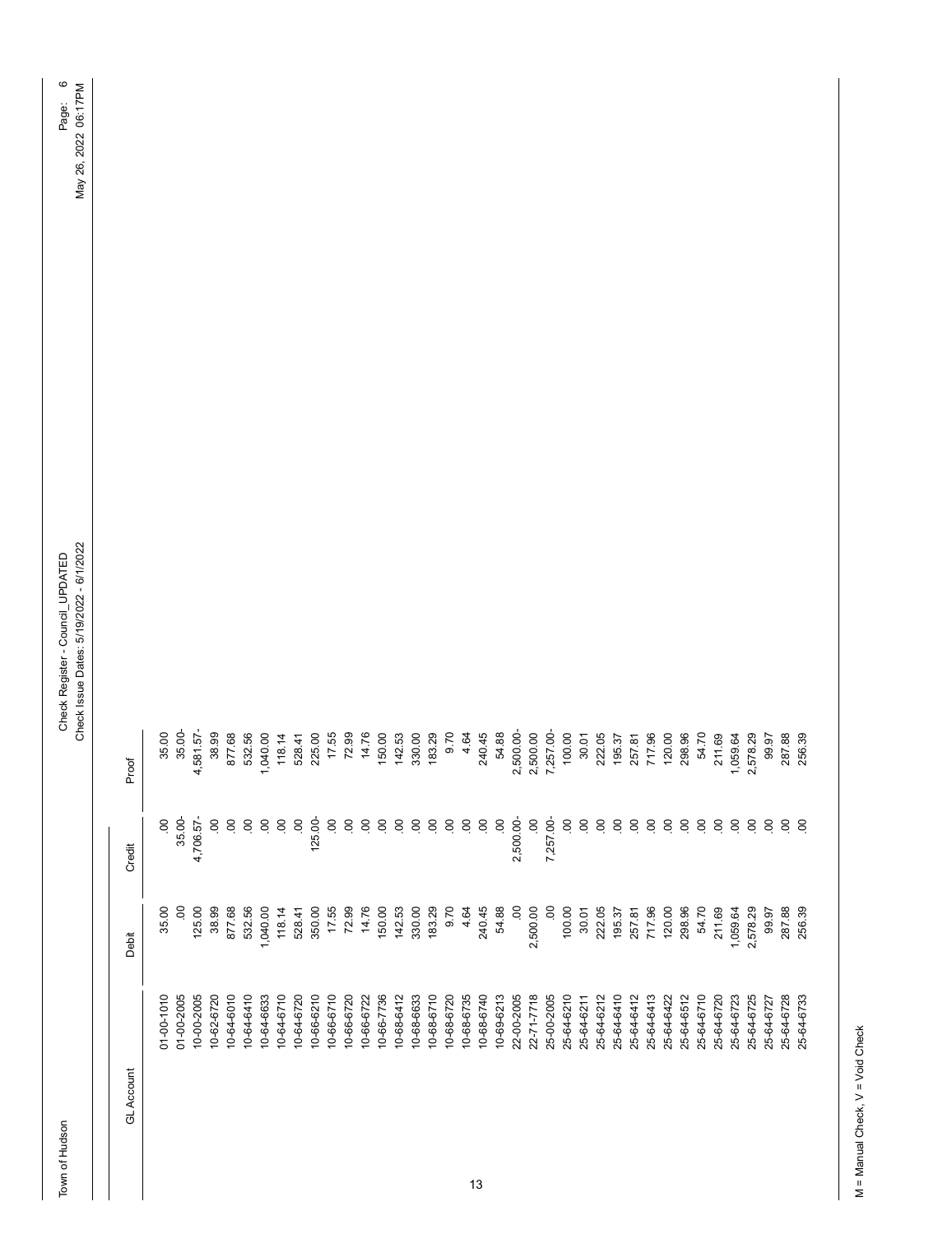Town of Hudson

Town of Hudson Council\_UPDATED ATED ATED Check Register - Council\_UPDATED Page: 7 Check Issue Dates: 5/19/2022 - 6/1/2022 - 6/1/2022 - 6/1/2022 Check Register - Council\_UPDATED<br>Check Issue Dates: 5/19/2022 - 6/1/2022

| GL Account    |            | Debit     | Credit     | Proof     |
|---------------|------------|-----------|------------|-----------|
|               | 25-64-7730 | 524.99    | S.         | 524.99    |
|               | 25-65-6410 | 38.57     | S          | 38.57     |
|               | 25-65-6723 | 202.72    | S          | 202.72    |
|               | 60-00-2005 | S.        | $-0.7001$  | 7,700.40  |
|               | 60-64-7720 | 7,700.40  | S          | 7,700.40  |
|               | 70-00-2005 | S         | 1,269.39-  | 1,269.39- |
|               | 70-64-6410 | 184.09    | S          | 184.09    |
|               | 70-68-6410 | 65.25     | S          | 65.25     |
|               | 70-68-6633 | 549.00    | S          | 549.00    |
|               | 70-68-6710 | 198.78    | S          | 198.78    |
|               | 70-68-6740 | 272.27    | S.         | 272.27    |
|               | 75-00-2005 | S         | 1,081.93   | 1,081.93- |
|               | 75-68-6410 | 125.92    | S.         | 125.92    |
|               | 75-68-6633 | 359.10    | S.         | 359.10    |
|               | 75-68-6710 | 500.20    | S.         | 500.20    |
|               | 75-68-6740 | 96.71     | S.         | 96.71     |
| Grand Totals: |            | 24,675.29 | 24,675.29- | S         |
|               |            |           |            |           |

14

Report type: Invoice detail<br>Check.Type = {<>} "Adjustment" Check.Type = {<>} "Adjustment" Report type: Invoice detail Report Criteria: Report Criteria: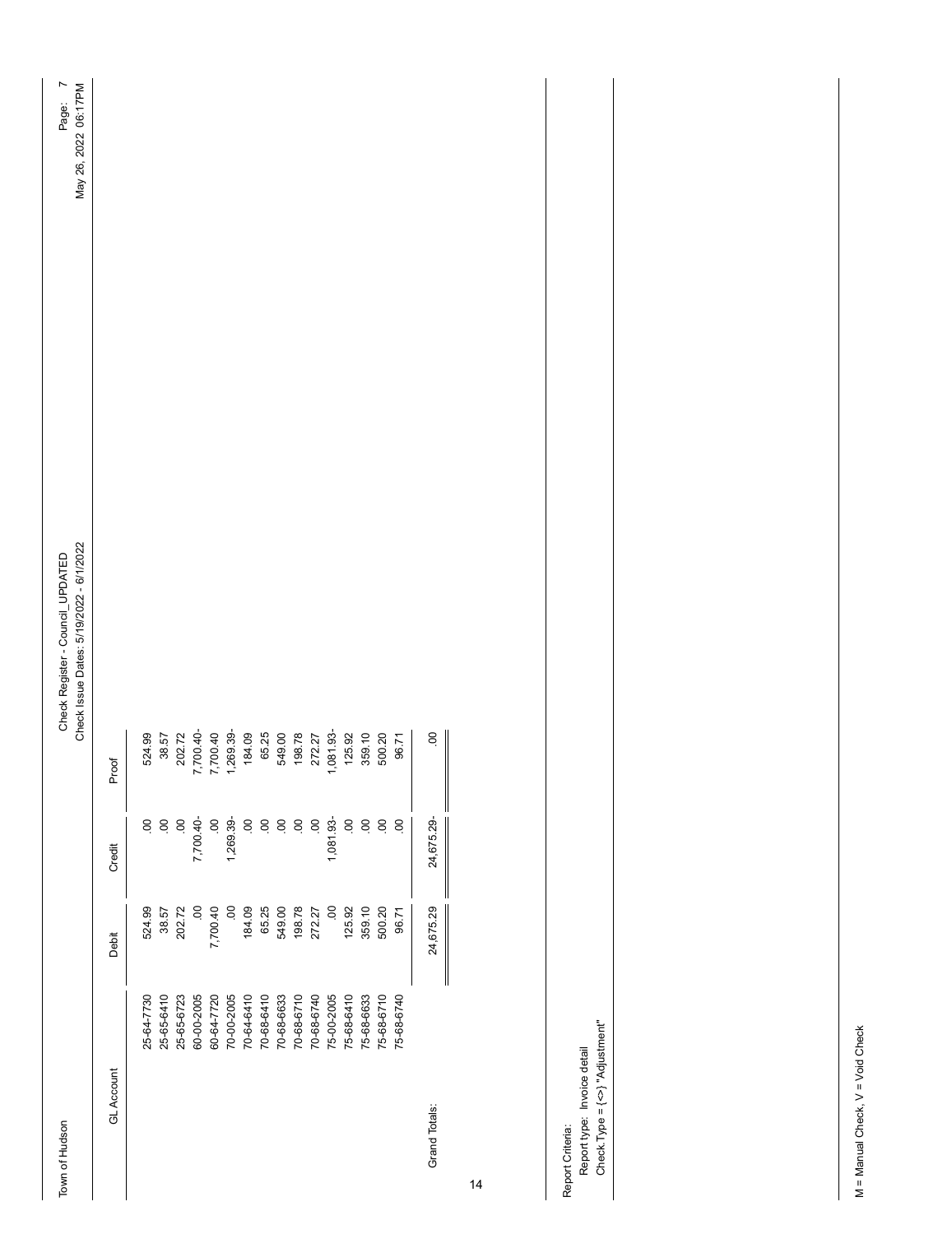

## **TOWN OF HUDSON REQUEST FOR COUNCIL ACTION**

Meeting Date: June 1, 2022

| Agenda Item No.: | Department: | Presenter: |
|------------------|-------------|------------|
| За               | Attorney    | Hoffman    |

# **ITEM:**

# ORDINA 1CE 22-04AN ORDINANCE AMENDING SECTION 10-110 OF THE HUDSON **MUNCIPAL CODE REGARDING HARASSMENT**

# **BACKGROUND:**

Please see the attached memo

# **FISCAL NOTE:**

None

# **STAFF RECOMMENDATION:**

Aprove

# **SUGGESTED MOTIONS:**

I make a motion to approve Ordinance 22-04: AN ORDINA 1CE AMENDING SECTION 10-10 OF THE HUDSON MUNCIPAL CODE REGARDING HARASSMENT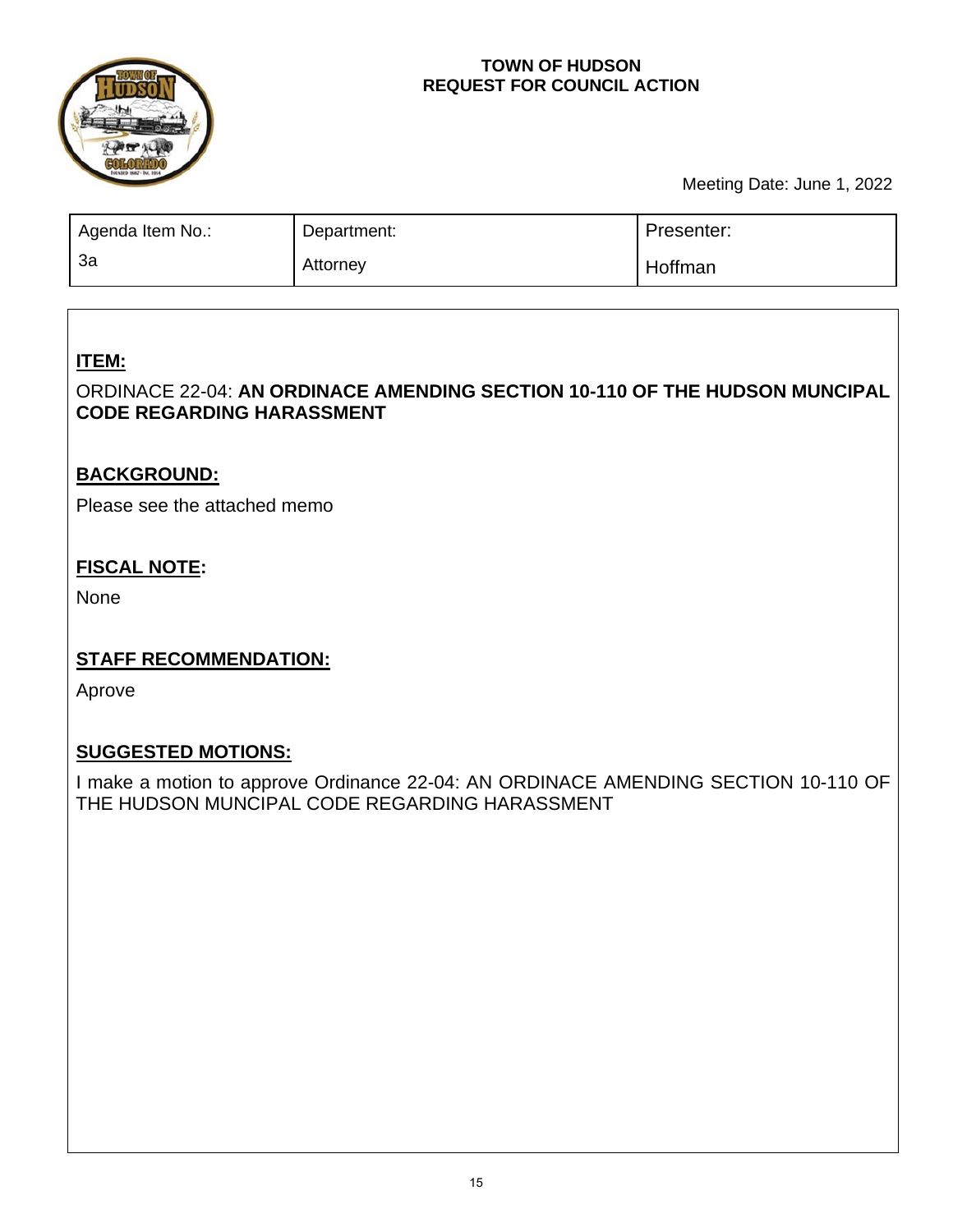

Corey Y. Hoffmann Kendra L. Carberry Jefferson H. Parker M. Patrick Wilson

Of Counsel J. Matthew Mire Hilary M. Graham Kathryn M. Sellars 511 16th Street, Suite 610 Denver, CO 80202-4260 (303) 825-6444

Daniel P. Harvey Ruthanne H. Goff Katharine J. Vera Elizabeth G. LeBuhn Austin P. Flanagan Wilson D. Scarbeary

### **TOWN OF HUDSON MEMORANDUM**

**TO: MAYOR AND TOWN COUNCIL JENNIFER WOODS, INTERIM TOWN MANAGER SCOTT SEDGWICK, INTERIM CHIEF OF POLICE** 

**FROM: COREY Y. HOFFMANN, TOWN ATTORNEY WILSON D. SCARBEARY, ESQ**.

**DATE: MAY 9, 2022**

**RE: IMPACT OF** *PEOPLE V. MORENO* **ON HARASSMENT STATUTES**

This memorandum addresses the impact of the Colorado Supreme Court's recent decision in *People v. Moreno*, 22 CO 15 (2022). The *Moreno* case addressed the state harassment statute, C.R.S. § 18-9-111(e), and found certain language in that statute to be an unconstitutional restraint on free speech. Based on Moreno, the Hudson Municipal Code section prohibiting harassment should be modified. A proposed ordinance is submitted herewith.

### **The** *Moreno* **Case**

In *People v. Moreno*, the Colorado Supreme Court held that part of C.R.S. § 18-9-111(1)(e) (the "Harassment statute"), which criminalizes harassment, was overbroad and unconstitutionally restricts protected speech. The Harassment statute - also called Kiana Arellano's law - was amended in 2015 after a Colorado teenager attempted suicide following cyberbullying from her peers. See Kevin Simpson, *How a cyberbullying law in Colorado was tweaked to be more effective*, DENVER POST (Jul 13, 2015) [https://www.denverpost.com/2015/07/13/how-a](https://www.denverpost.com/2015/07/13/how-a-cyberbullying-law-in-colorado-was-tweaked-to-be-more-effective/)[cyberbullying-law-in-colorado-was-tweaked-to-be-more-effective/.](https://www.denverpost.com/2015/07/13/how-a-cyberbullying-law-in-colorado-was-tweaked-to-be-more-effective/) The amendments were intended to provide a stronger response to cyberbullying and other forms of harassment. *Id*. In pertinent part, the statute provides that a person commits harassment if they: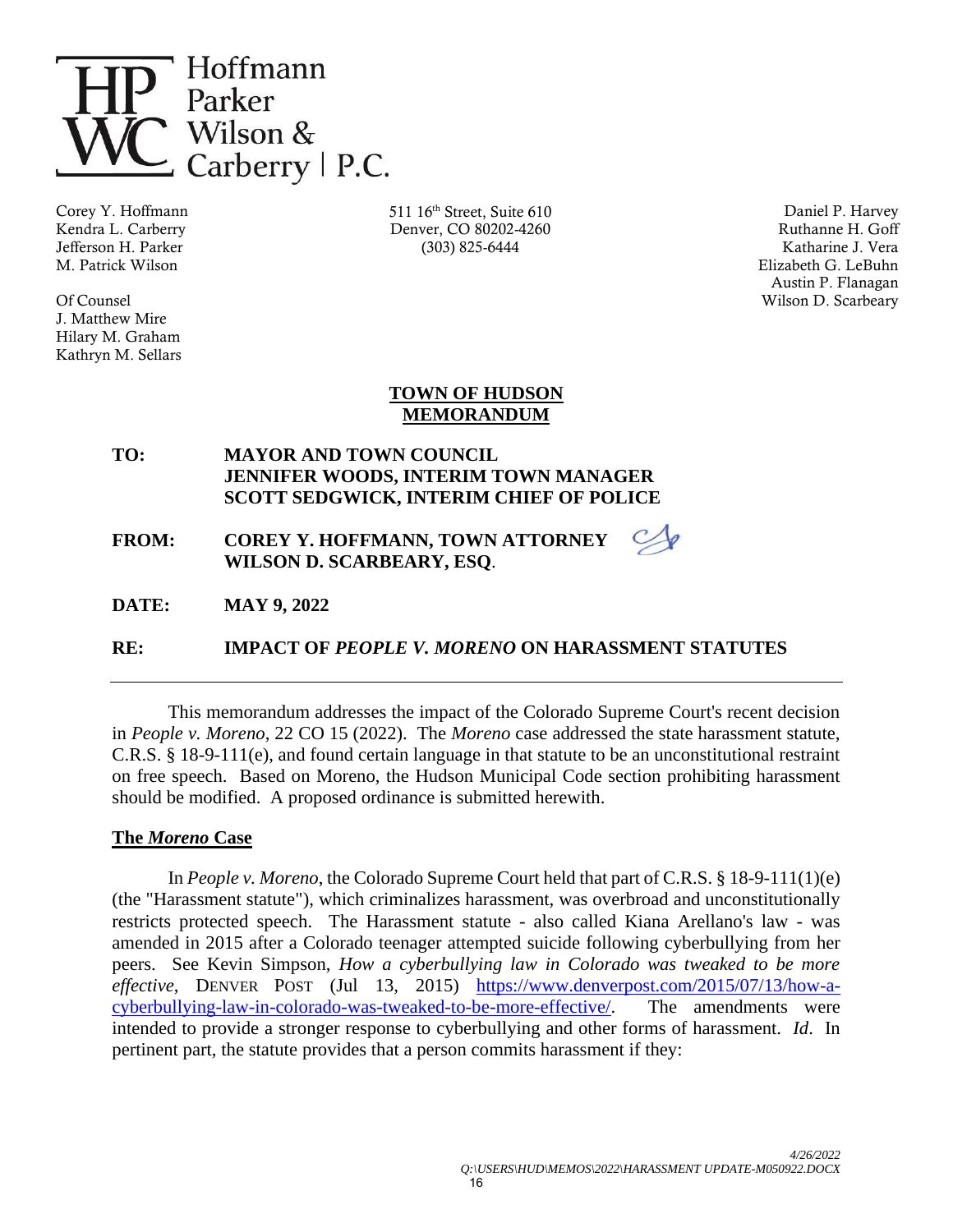April 26, 2022 Page 2

> Directly or indirectly initiates communication with a person or directs language toward another person, anonymously or otherwise, by telephone, telephone network, data network, text message, instant message, computer, computer network, computer system, or other interactive electronic medium **in a manner intended to harass** or threaten bodily injury or property damage, or makes any comment, request, suggestion, or proposal by telephone, computer, computer network, computer system, or other interactive electronic medium that is obscene.

C.R.S. § 18-9-111(1)(e) (emphasis added).

In the *Moreno* case, the defendant-appellee had repeatedly emailed his ex-wife asking to see his children, while also making a series of disparaging and vulgar comments about her. ¶2. Moreno posted similar statements to Facebook. *Id*. Moreno was charged with harassment under C.R.S. § 18-9-111(1)(e), as well as another statute concerning habitual domestic violence.  $\mathbb{I}3$ . Moreno moved to dismiss the harassment charge, arguing that the Harassment statute was unconstitutionally overbroad and vague, both facially and as applied to him. ¶4. The district court agreed, and dismissed the harassment charge. ¶6. On direct appeal, the Colorado Supreme Court upheld the dismissal. ¶¶7-8.

The court found that the Harassment statute was not narrowly tailored, but to avoid invalidating the entire Harassment statute, the court found that striking the phrase "intended to harass" would rid the statute of the constitutional issues.

### **Application**

Currently, the Hudson Municipal Code contains a provision that covers harassment, which states in pertinent part, that it is unlawful for a person to:

[Initiate] communication with a person, anonymously or otherwise by telephone, computer, computer network or computer system **in a manner intended to harass** or threaten bodily injury or property damage or makes any comment, request, suggestion, or proposal by telephone, computer, computer network or computer system which is obscene;

Hudson Municipal Code § 10-110(a)(4) (emphasis added). This provision essentially mirrors language struck by the *Moreno* court, and should thus be modified.

Attached to this memorandum, we have provided a draft ordinance updating the Hudson Municipal Code to clarify the language and remove the issues identified by the *Moreno* court. We recommend enacting this proposed ordinance as quickly as possible.

As always, please let us know if this memorandum raises additional questions.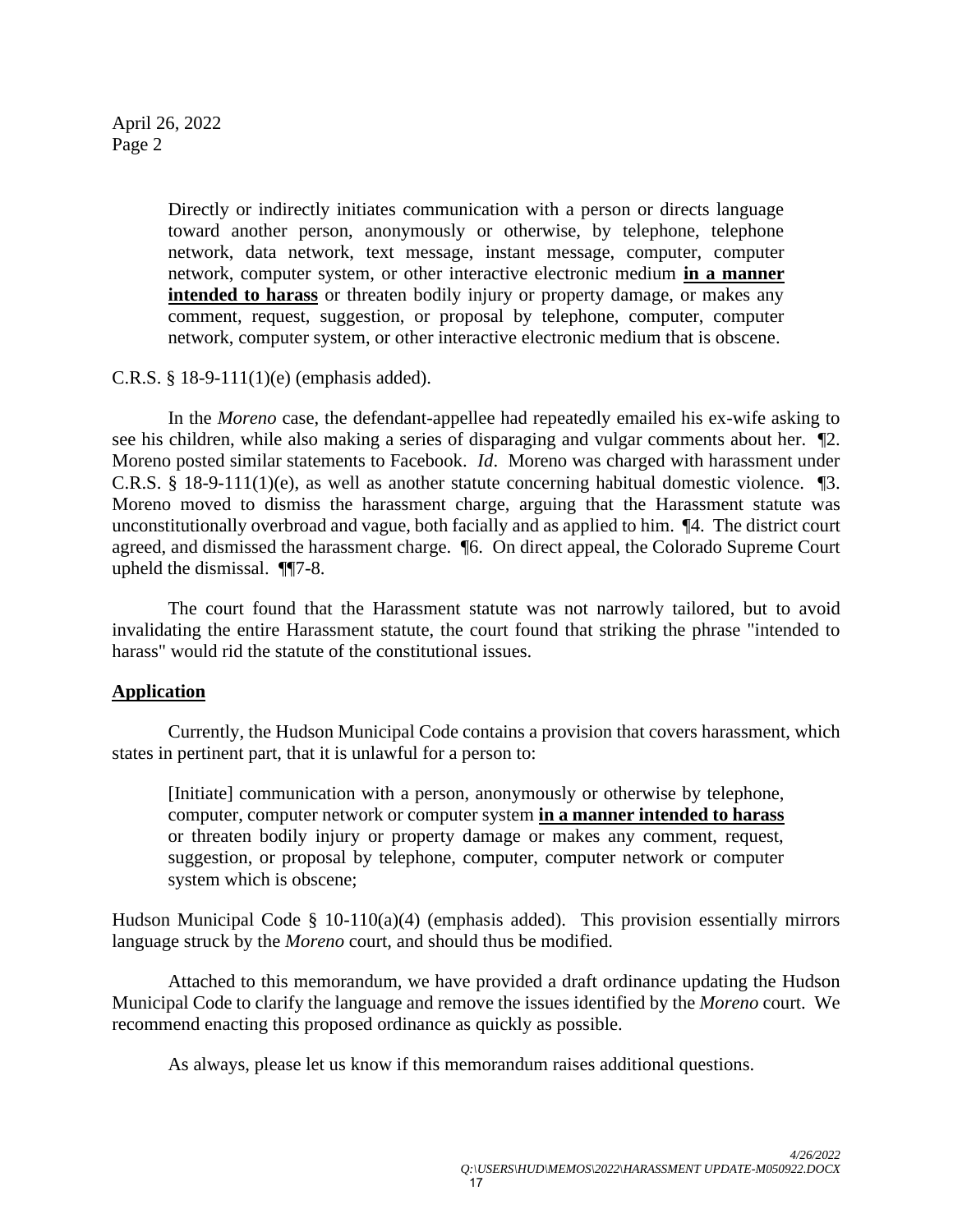#### ORDINANCE NO.

#### 22-04

#### Series of 2022

### **TITLE: AN ORDINANCE AMENDING SECTION 10-110 OF THE HUDSON MUNICIPAL CODE REGARDING HARASSMENT**

BE IT ORDAINED BY THE TOWN COUNCIL FOR THE TOWN OF HUDSON, COLORADO, THAT:

Section 1. Section 10-110, subsection (a)(4) of the Town of Hudson Municipal Code is amended to read as follows:

### **Sec. 10-110. Harassment.**

(a) A person commits harassment if, with intent to harass, annoy or alarm another person, he or she:

\* \* \*

(4) Initiates communication with a person in any medium, anonymously or otherwise, in a manner intended to threaten bodily injury or property damage or makes any comment, request, suggestion or proposal in any medium which is obscene;

\* \* \*

Section 2. Safety Clause. The Town Council hereby finds, determines, and declares that this Ordinance is promulgated under the general police power of the Town of Hudson, that it is promulgated for the health, safety, and welfare of the public, and that this Ordinance is necessary for the preservation of health and safety and for the protection of public convenience and welfare. The Council further determines that the Ordinance bears a rational relation to the proper legislative object sought to be attained.

Section 3. Severability. If any clause, sentence, paragraph, or part of this Ordinance or the application thereof to any person or circumstances shall for any reason be adjudged by a court of competent jurisdiction invalid, such judgment shall not affect application to other persons or circumstances.

Section 4. Effective Date. This Ordinance shall become effective ten (10) days after final publication by title only.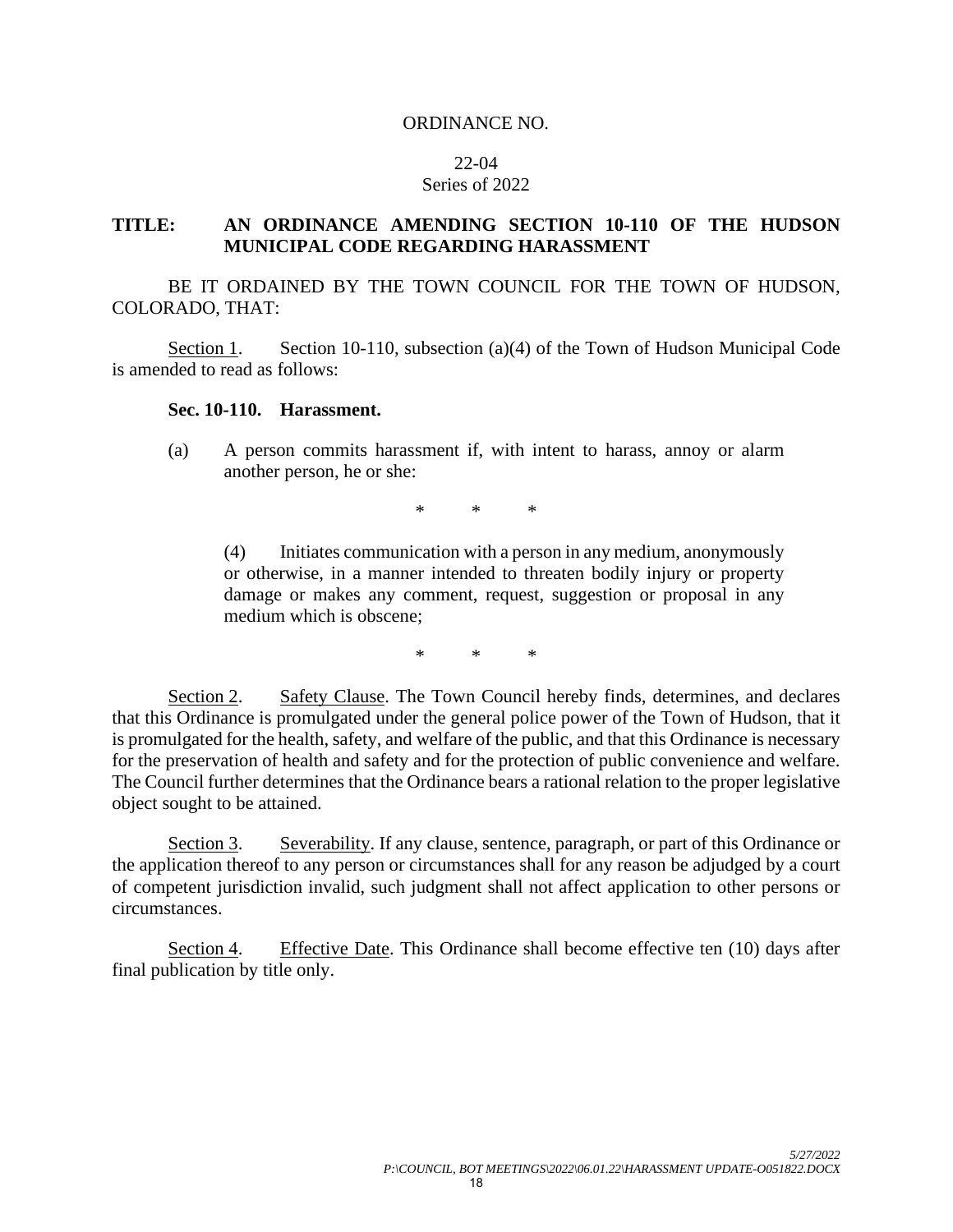INTRODUCED, READ BY TITLE, AND ADOPTED ON FIRST READING this **1st** day of **June**, 2022.

TOWN OF HUDSON, COLORADO

\_\_\_\_\_\_\_\_\_\_\_\_\_\_\_\_\_\_\_\_\_\_\_\_\_\_\_\_\_

Laura Hargis, Mayor

ATTEST:

\_\_\_\_\_\_\_\_\_\_\_\_\_\_\_\_\_\_\_\_\_\_\_\_\_\_\_\_\_\_\_\_ Linda Blackston, Town Clerk

PASSED by a vote of \_\_\_\_\_\_ for and \_\_\_\_\_ against AND ORDERED PUBLISHED BY TITLE ONLY, with a complete copy available for public inspection and acquisition in the office of the town clerk this  $\frac{1}{2}$  day of  $\frac{1}{2}$ , 2022.

TOWN OF HUDSON, COLORADO

\_\_\_\_\_\_\_\_\_\_\_\_\_\_\_\_\_\_\_\_\_\_\_\_\_\_\_\_\_

Laura Hargis, Mayor

ATTEST:

\_\_\_\_\_\_\_\_\_\_\_\_\_\_\_\_\_\_\_\_\_\_\_\_\_\_\_\_\_\_\_\_ Linda Blackston, Town Clerk

APPROVED AS TO FORM:

Corey Y. Hoffmann, Town Attorney

\_\_\_\_\_\_\_\_\_\_\_\_\_\_\_\_\_\_\_\_\_\_\_\_\_\_\_\_\_\_\_\_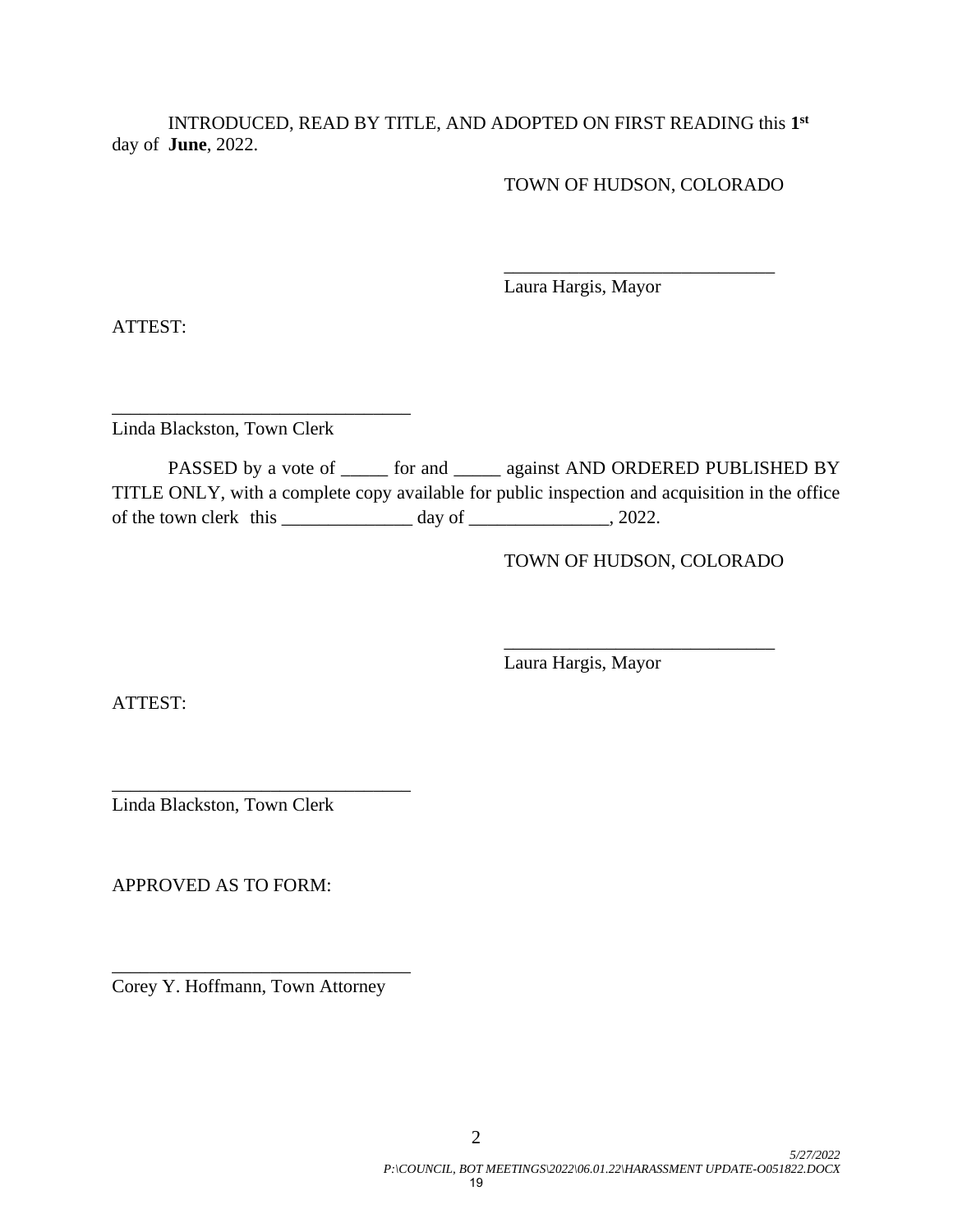

## **TOWN OF HUDSON REQUEST FOR COUNCIL ACTION**

Meeting Date: June 01, 2022

| Agenda Item No.: | Department | Presenter: |
|------------------|------------|------------|
| 3 <sub>b</sub>   | Police     | Sedgwick   |

# **ITEM:**

ORDINANCE 22-05: **AN ORDINANCE AMENDING SECTION 8-33 OF ARTICLE 33, CHAPTER 8 OF THE MUNCIPAL CODE OF THE TOWN OF HUDSON CONCERNING VIOLATIONS OF VEHICLE WEIGHT LIMITS ON RESIDENTIAL STREETS** 

# **BACKGROUND:**

The Police Department is requesting to amend Municipal Section 8-33 and the fine associated with being in violation of Municipal Code Section 8-31. The Police Department requests fines be assessed at \$0.10 per pound over 20,000 GVWR (Gross Vehicle Weight Rating).

## **FISCAL NOTE:**

None

## **STAFF RECOMMENDATION:**

Staff recommends the approval of Ordinance 22-05.

## **SUGGESTED MOTIONS:**

I make a motion to approve Ordinance 22-05: AN ORDINANCE AMENDING SECTION 8-33 OF ARTICLE 33, CHAPTER 8 OF THE MUNCIPAL CODE OF THE TOWN OF HUDSON CONCERNING VIOLATIONS OF VEHICLE WEIGHT LIMITS ON RESIDENTIAL STREETS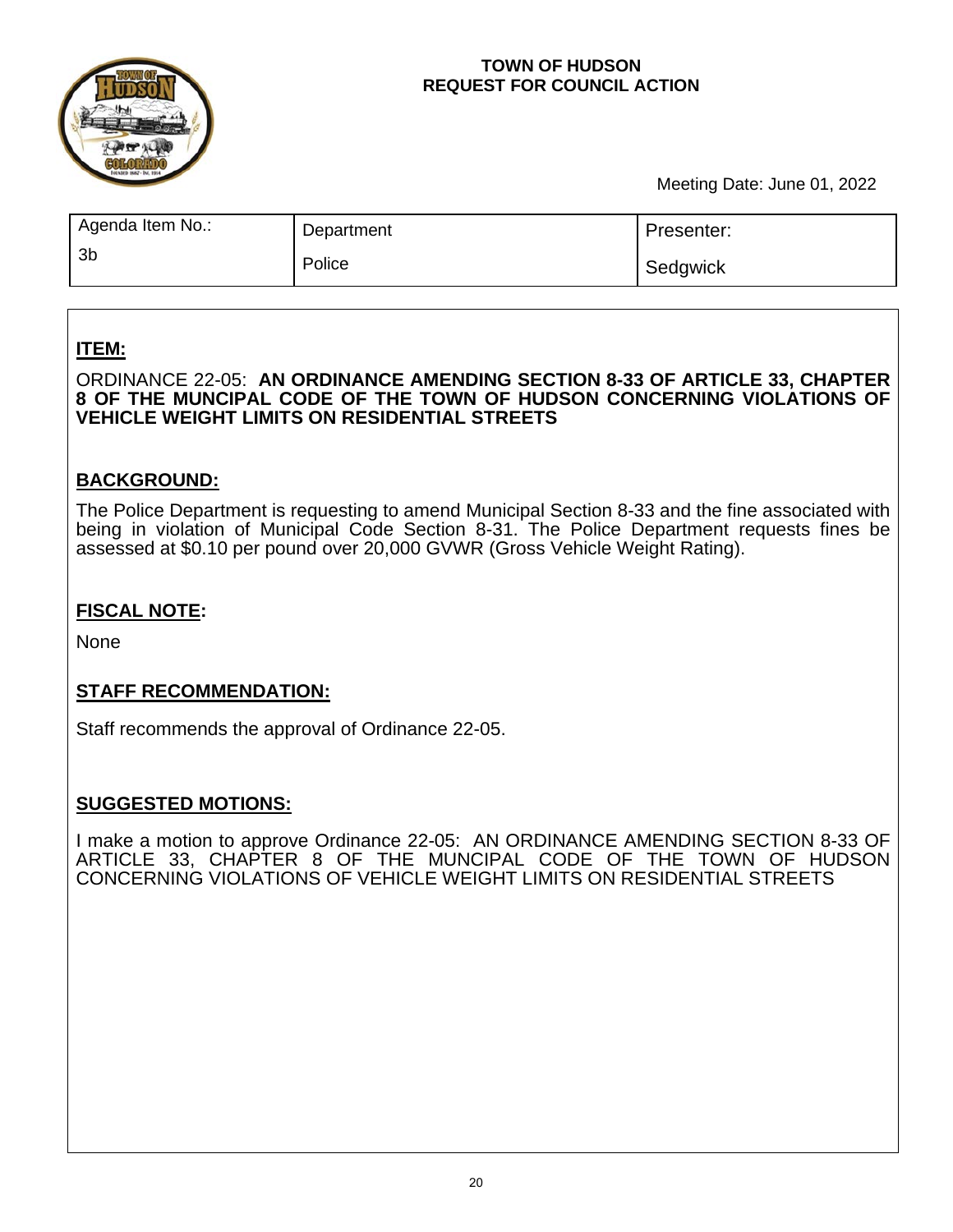### ORDINANCE NO.

### 22-05 Series of 2022

## **TITLE: AN ORDINANCE AMENDING SECTION 8-33 OF ARTICLE 3, CHAPTER 8 OF THE MUNICIPAL CODE OF THE TOWN OF HUDSON CONCERNING VIOLATIONS OF VEHICLE WEIGHT LIMITS ON RESIDENTIAL STREETS**

BE IT ORDAINED BY THE TOWN COUNCIL FOR THE TOWN OF HUDSON, COLORADO, THAT:

Section 1. Section 8-33, of Article 3, Chapter 8 of the Municipal Code of the Town of Hudson is hereby repealed and reenacted to read as follows:

### **Sec. 8-33 Violations.**

Any person operating a vehicle in violation of this Article shall be subject to a court fine, which such fine shall be adopted by the Town by resolution.

Section 2. Safety Clause. The Town Council hereby finds, determines, and declares that this Ordinance is promulgated under the general police power of the Town of Hudson, that it is promulgated for the health, safety, and welfare of the public, and that this Ordinance is necessary for the preservation of health and safety and for the protection of public convenience and welfare. The Council further determines that the Ordinance bears a rational relation to the proper legislative object sought to be attained.

Section 3. Severability. If any clause, sentence, paragraph, or part of this Ordinance or the application thereof to any person or circumstances shall for any reason be adjudged by a court of competent jurisdiction invalid, such judgment shall not affect application to other persons or circumstances.

Section 4. Effective Date. This Ordinance shall become effective ten (10) days after final publication by title only.

INTRODUCED, READ BY TITLE, AND ADOPTED ON FIRST READING this day of June, 2022.

TOWN OF HUDSON, COLORADO

\_\_\_\_\_\_\_\_\_\_\_\_\_\_\_\_\_\_\_\_\_\_\_\_\_\_\_\_\_\_\_\_

Laura Hargis, Mayor

ATTEST:

Linda Blackston, Town Clerk

\_\_\_\_\_\_\_\_\_\_\_\_\_\_\_\_\_\_\_\_\_\_\_\_\_\_\_\_\_\_\_\_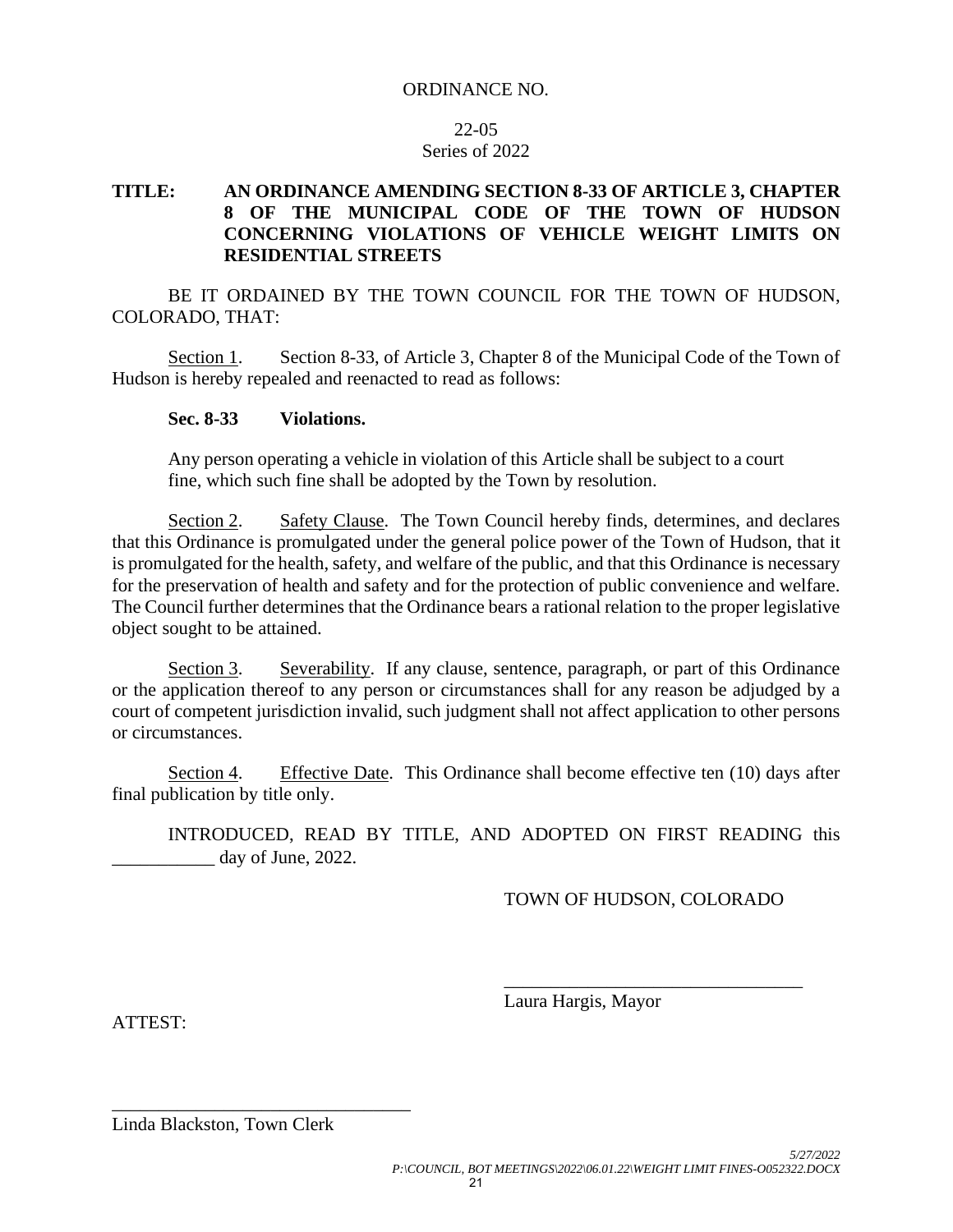PASSED by a vote of \_\_\_\_\_\_ for and \_\_\_\_\_ against AND ORDERED PUBLISHED BY TITLE ONLY, with a complete copy available for public inspection and acquisition in the office of the town clerk this \_\_\_\_\_\_\_ day of \_\_\_\_\_\_\_\_\_\_\_\_\_\_\_, 2022.

TOWN OF HUDSON, COLORADO

\_\_\_\_\_\_\_\_\_\_\_\_\_\_\_\_\_\_\_\_\_\_\_\_\_\_\_\_\_\_\_\_

ATTEST:

Laura Hargis, Mayor

\_\_\_\_\_\_\_\_\_\_\_\_\_\_\_\_\_\_\_\_\_\_\_\_\_\_\_\_\_\_\_\_ Linda Blackston, Town Clerk

APPROVED AS TO FORM:

Hilary M. Graham, Town Attorney

\_\_\_\_\_\_\_\_\_\_\_\_\_\_\_\_\_\_\_\_\_\_\_\_\_\_\_\_\_\_\_\_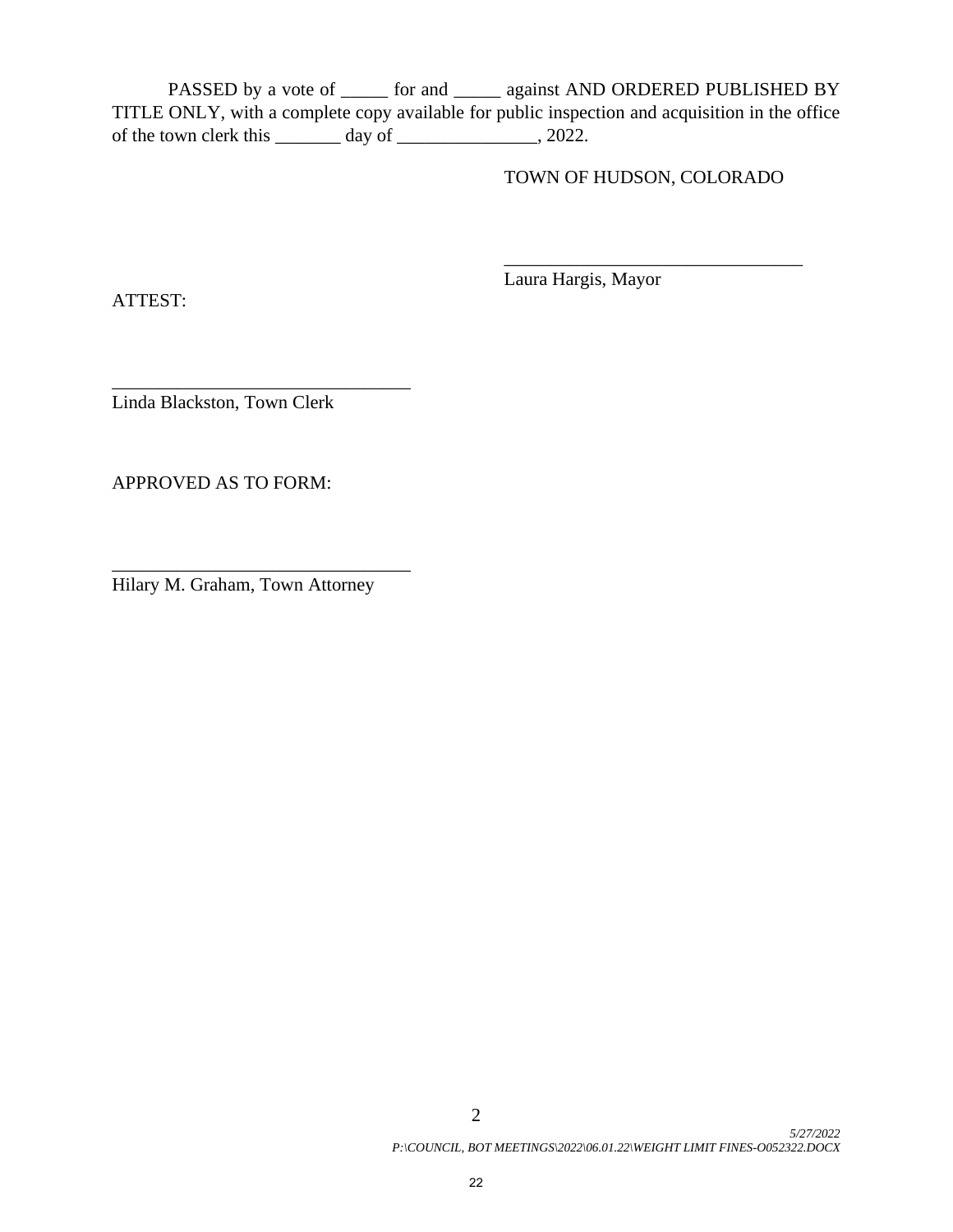

## **TOWN OF HUDSON REQUEST FOR COUNCIL ACTION**

Meeting Date: June 01, 2022

| Agenda Item No.: | Department | Presenter: |
|------------------|------------|------------|
| 3 <sub>c</sub>   | Police     | Sedgwick   |

# **ITEM:**

Resolution 22-38: **A RESOLUTION SETTING COURT FINES AT \$0.10 PER POUND OVER 20,000 GVWR (Gross Vehicle Weight Rating) ON TOWN OF HUDSON ROADWAYS PURSUANT TO SECTIONS 8-31 AND 8-33 OF THE HUDSON MUNICIPAL CODE.** 

# **BACKGROUND:**

The Police Department is requesting to amend Municipal Section 8-33 and the fine associated with being in violation of Municipal Code Section 8-31. Currently, Section 8-33 provides a fine of not more than \$2,650.00. The Police Department requests fines be assessed at \$0.10 per pound over 20,000 GVWR (Gross Vehicle Weight Rating).

# **FISCAL NOTE:**

None

## **STAFF RECOMMENDATION:**

Staff recommends the approval of Resolution No. 22-38.

# **SUGGESTED MOTIONS:**

I make a motion to approve Resolution 22-38: A RESOLUTION SETTING COURT FINES AT \$0.10 PER POUND OVER 20,000 GVWR PURSUANT TO MUNICIPAL CODE SECTION 8-33.